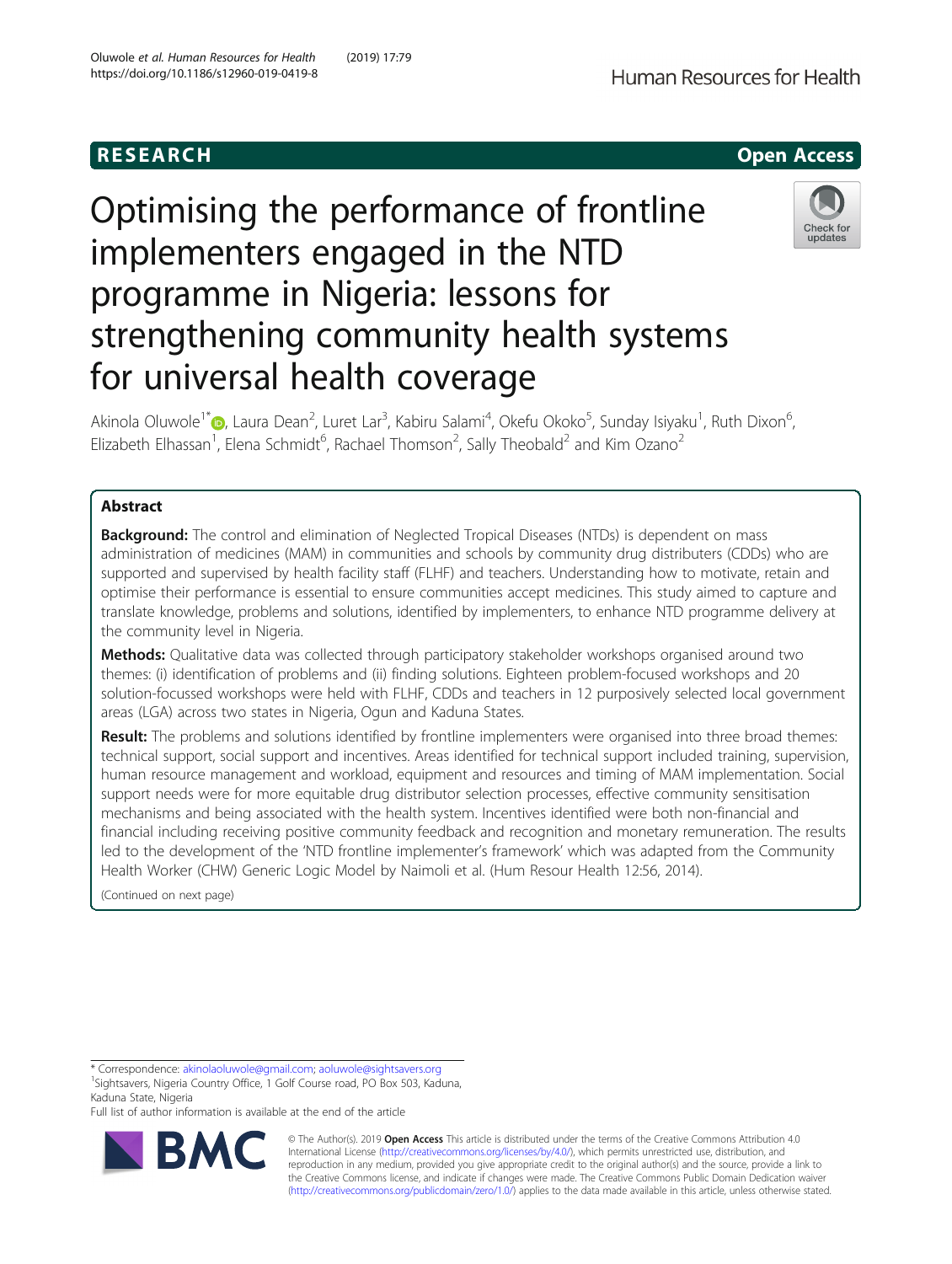#### (Continued from previous page)

**Conclusion:** Maximising performance of frontline implementers is key to successful attainment of NTD goals and other health interventions. As NTDs are viewed as a 'litmus test' for universal health coverage, the lessons shared here could cut across programmes aiming to achieve equitable coverage. It is critical to strengthen the collaboration between health systems and communities so that together they can jointly provide the necessary support for frontline implementers to deliver health for all. This research presents additional evidence that involving frontline implementers in the planning and implementation of health interventions through regular feedback before, during and after implementation has the potential to strengthen health outcomes.

Keywords: Frontline implementers, NTD programme, Optimising performance, Challenges and solutions, Nigeria, Universal health coverage, Health equity, Participatory research methods

#### Background

Neglected Tropical Diseases (NTDs) are responsible for approximately 150 000 deaths a year [[1\]](#page-14-0) and cause life-altering morbidity and long-term disability. They limit economic productivity [\[2](#page-14-0), [3\]](#page-14-0) and lead to stigma, discrimination and social exclusion [[4](#page-14-0)–[6\]](#page-14-0). Nigeria has the largest burden of NTDs in sub-Saharan Africa, accounting for 25% of the total burden in the region [[7\]](#page-14-0). As NTDs affect the most disadvantaged and hard to reach populations, often without access to quality health services, they are considered a 'litmus test' for UHC and an equity 'tracer' [\[8](#page-14-0)–[10\]](#page-14-0). One of the main strategies for achieving NTD elimination is the use of safe, single-dose preventative chemotherapy (PC) through mass administration of medicines (MAM), specifically for lymphatic filariasis (LF), onchocerciasis, soil-transmitted helminths (STHs) and schistosomiasis.

In Nigeria, the MAM engages multiple frontline implementers including Frontline Health Facility staff (FLHF), volunteer Community Drug Distributors (CDDs) and teachers. Of all the three categories of people that constitute the frontline implementers, only the frontline health facility staff (FLHF) are trained health workers who have had certificated formal training. Formal training rarely includes a focus on NTDs. CDDs are people selected by the community to assist in medicine distribution who mostly may not have had any formal education. The FLHF are based in local health facilities. They receive and store the medicines and supervise distribution through CDDs and teachers. CDDs distribute medicines (ivermectin and albendazole) for the control of onchocerciasis and LF within communities, while teachers distribute deworming medicines (praziquantel and albendazole) for control of schistosomiasis and STHs within schools. Frontline implementers are an essential link between health services and the endemic communities; they play a role, not only in medicine administration, but also in community engagement which contributes to ensuring equitable access to and acceptability of medicines [[11](#page-14-0)]. Consequently, the recruitment, performance and retention of these frontline implementers are key to the success, sustainability and

quality of the NTD programme and its ability to meet control and elimination goals [\[12](#page-14-0)].

The performance of frontline implementers within NTD programmes is shaped by the need for a solid knowledge and skills base in relation to NTDs and MAM, confidence to educate communities and the motivation to achieve equitable programme coverage [[13](#page-14-0)–[15](#page-14-0)]. One of the key research questions within NTD programme implementation is how to sustain motivation and improve the performance of frontline implementers which is often influenced by logistics and support from the health system, adequacy of social sensitisation and mobilisation strategies, human resource capacity, financial and non-financial support, inefficient or weak health systems and more  $[16]$  $[16]$ . In 2008, a study in south-eastern Nigeria with over 100 CDDs found that attrition increased when there were inadequate supplies of medicines, a lack of supervision and a lack of monetary incentives [\[12](#page-14-0)]. Other factors affecting motivation and retention included community selection processes, involvement in other health programmes, incentives, demands of other employment, distances involved in the house-to-house distribution and marital duties. The level of support and acceptance of medicines from community members is also reported as a motivational factor for CDDs in Oyo State, Nigeria [\[17\]](#page-14-0).

When these frontline implementers leave the NTD programme, there are resulting delays with implementation and increased expenditures [[12](#page-14-0)]. However, while it is acknowledged that frontline implementers are the back bone of NTD programmes, their voices are often missing or ignored in programme planning, reviews and research agendas  $[16]$  $[16]$ . One of the key operational questions facing many NTD programmes is how to motivate and retain frontline implementers and optimise their performance?

NTD programme implementation in Nigeria is organised along the 3 tiers of government (federal, state and local government area (LGA)), with the units of operation being the health facilities within LGAs. The central unit head is the national coordinator who is the programme manager at the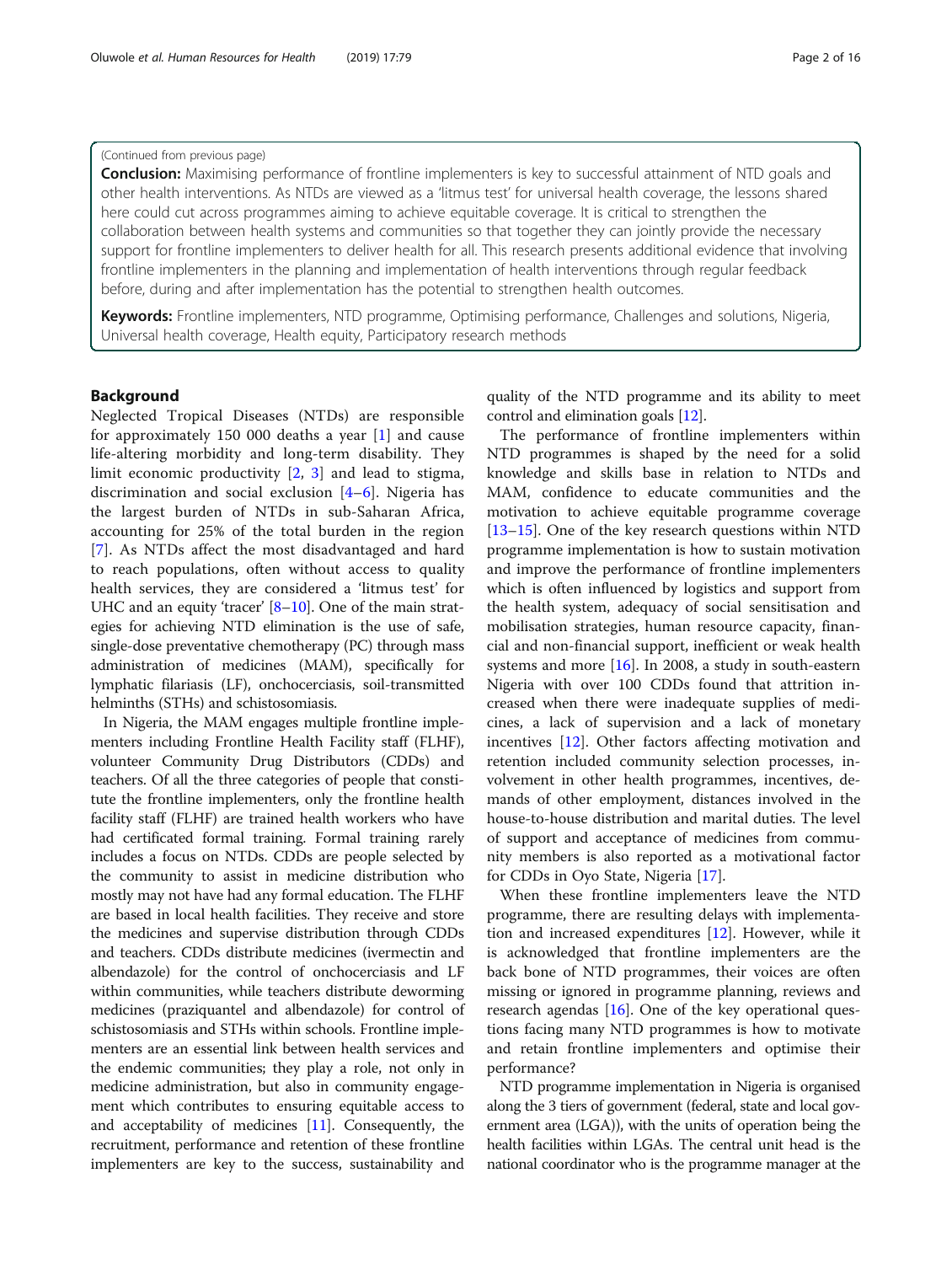federal level, while a state coordinator and LGA coordinator manage the project at the state and LGA levels, respectively. Interestingly, funding for implementation of the programme is provided by non-governmental organisations who are partners with the NTD unit of the Federal Ministry of Health, Nigeria, but work in an endemic state of their choice. Hence, different NGO partners work in different states in the country, for example, the NGO supporting NTD programme implementation in Kaduna is different from the NGO supporting implementation in Ogun State. As a result, the level of progress made by each state in the implementation programme is a reflection of several factors which include the NGO supporting them, the funding provided by the NGO and the political will of the state government. Although NTD programme implementation structure is the same across the states, implementation approach (for example length of training for frontline implementers and the amount given as incentives) varies per state and is primarily influenced by the budget provided by the NGO partners. Across both states, MAM takes place annually through a community-based delivery platform for onchocerciasis and lymphatic filariasis and through a school-based delivery platform for soil transmitted helminths and schistosomiasis [[18](#page-15-0)].

The need for an investigation into NTD programme service delivery was based on the fact that the programme was not able to meet its yearly therapeutic coverage targets such as the percentage of people that need to be treated among the at-risk population. Preliminary information from key stakeholders indicated that the way frontline health implementers are supported and managed within the NTD programme could be a factor currently limiting the attainment of coverage goals. Nigeria used the WHO guideline for NTD programme implementation to develop the National NTD master plan and other guidelines. The National NTD master plan gives an overview of the structure of the programme, the diseases endemic in each state and across LGAs and the population affected (supplement 1). There are also standard operational procedures (SOP) for some implementation processes like supply chain management and NTD implementation (supplement 2) and SOP for NTDs (Supplement 3). However, most of these documents are either not in the public domain or only accessible to top programme managers. Most of the frontline implementers are not aware of these documents and so do not access them to guide their role. Furthermore, most of these documents do not contain information that details the expectations or roles of frontline implementers with respect to NTD programme delivery.

This study was designed to understand how to optimise the performance and working conditions of these frontline implementers by capturing and translating their knowledge of the problems and the potential solutions that could be supported by health systems and communities. The study was conducted in Ogun and Kaduna States, Nigeria.

#### Theoretical framing

The theoretical framing of this project was adapted from the Community Health Worker (CHW) Generic Logic Model developed by Naimoli et al. [\[19](#page-15-0)]. The model theorises that:

… optimal CHW performance is a function of high quality CHW programming, which is reinforced, sustained, and brought to scale by robust, highperforming health and community systems, both of which mobilize inputs and put in place processes needed to fully achieve performance objectives  $[19, p. 1]$  $[19, p. 1]$ .

We chose to adapt this model and develop the 'NTD frontline implementer's framework' (Fig. [1](#page-3-0)) as it considers various contextual factors influencing the performance of close-to-community providers such as the frontline implementers in the Nigeria NTD programme: CDDs, teachers and FLHF.

We explore how 'implementing sectors/systems', which in this case are health systems and communities (as an extension and part of the health system), can adapt and be better engaged to support frontline implementers and optimise their performance.

The main focus of this paper is on the problems and solutions identified by FLHF, CDDs and teachers. These are explored within three broad 'support for implementer' areas: technical support, social support and incentives and how these support mechanisms could lead to changes in implementers' performance.

NTD 'implementer performance' in the model relates to outputs, outcomes and impact. Within NTD programmes, outputs refer to the individual performances of implementers which can be measured directly or indirectly including the knowledge and skills acquired, self-esteem and confidence, satisfaction and motivation to undertake the work. Outcomes are associated with changes occurring among beneficiaries of the NTD programme because of the interaction with the implementers, such as willingness to accept the medicines, strong understanding of the need for medicines and the need to be available during programme implementation. Impact refers to the long-term effect on the population resulting from the interaction with implementers such as reduction in disease morbidity and disease control and elimination.

## Methods

#### Study locations and sampling

Kaduna and Ogun States were selected to allow for contextual variation in NTD programme implementation, donor support, progress in disease control and socio-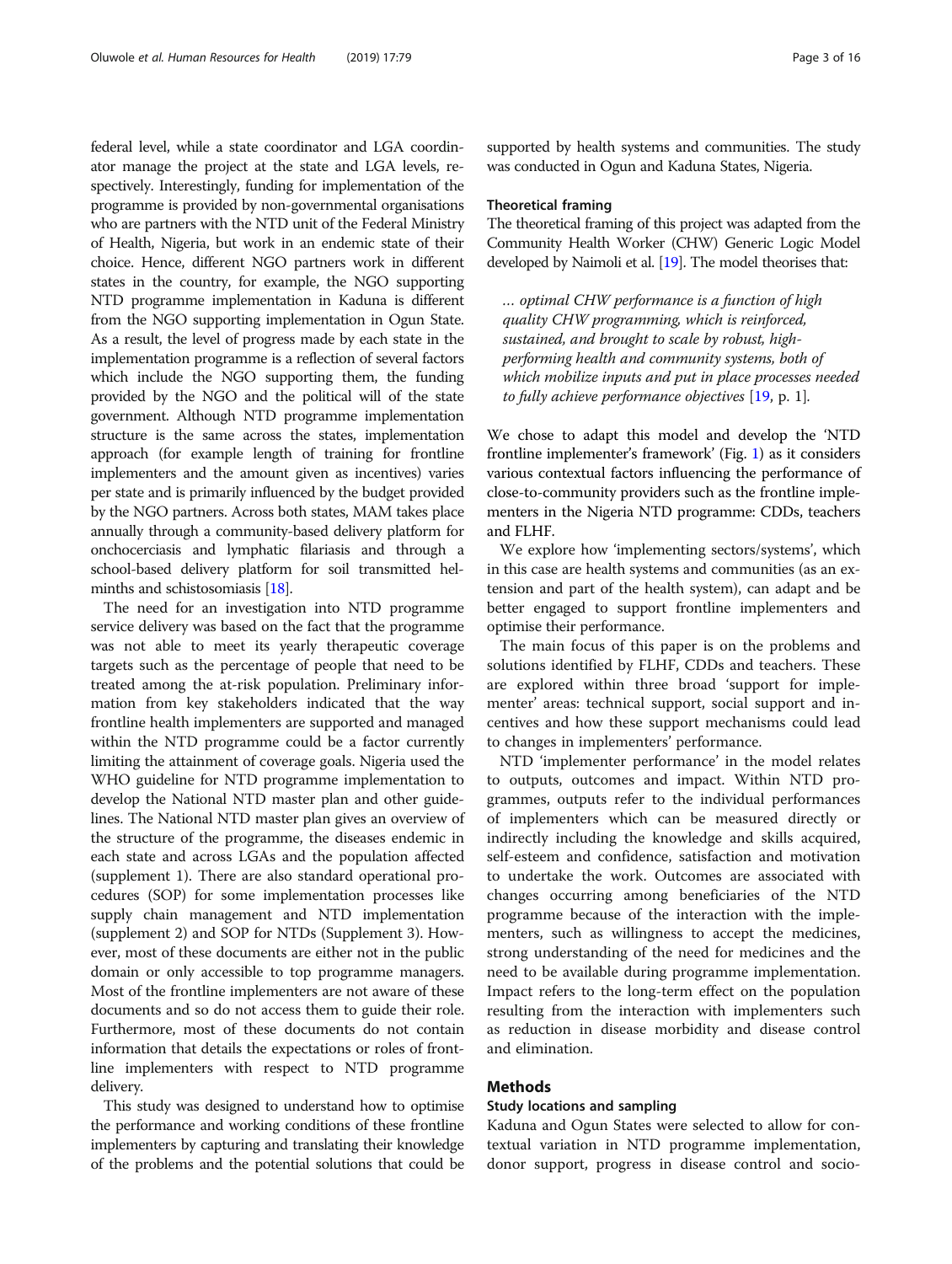<span id="page-3-0"></span>

cultural factors. The four most common PC NTDs (LF, onchocerciasis, schistosomiasis and STHs) are endemic in states. Kaduna State is in the northern part of Nigeria and has a long history of support from international non-government organisations (iNGOs). As such, the NTD programme in Kaduna is better resourced and supported technically and has made significant progress toward the control and elimination of NTDs. Ogun State is in the southern part of Nigeria. Here the NTD programme has had inconsistent partner support and is only at the beginning of the implementation of an integrated NTD programme. In total, 12 local government areas (LGAs) (six in both Kaduna and Ogun) were included in the study; the LGAs were purposively selected to ensure epidemiological, programmatic, cultural and geographic diversity. Data collection sites are summarised in Table [1](#page-4-0).

## Data collection

Data was collected through participatory stakeholder workshops organised around two themes: (i) identification of challenges that impacted the ability of frontline implementers to do their job well and (ii) finding solutions to help address these challenges. Three workshops (one each with teachers, CDDs and FLHF) were held in three LGAs per state. There were on average 15 participants per workshop, who were divided into sub-groups and asked to reflect on their current experiences, programmatic challenges and

suggested improvements. Small groups fed back to the plenary to allow for broader discussions.

In addition, two extra solution-focused workshops were held with CDDs and teachers separately (each cadre was split into smaller sub-groups based on gender or year(s) of experience with MAM implementation) to further explore in-depth solutions, from three additional LGAs per state with eight to ten participants per workshop. The findings from the first round of workshops informed the development of potential motivational factors and solutions which enhanced the trustworthiness of the study findings by allowing for a process of 'member checking' [[20](#page-15-0)]. Participants then worked as coresearchers to further develop the list of factors that would increase their ability to perform well in their roles, specifically related to training, supervision, motivation and incentives. The participatory nature of the workshops allowed implementers to share ideas, compare experiences and comment on the implementation of MAM [\[21](#page-15-0)]. Each workshop lasted approximately 3 h. The solution identification workshop stages are shown in Fig. 1. During problem identification workshops with FLHF, participants were also able to generate tangible solutions for change. Consequently, to avoid overburdening this cadre, who are very busy at the health facility, we chose not to conduct solution-focused workshops with FLHF, but rather to draw on the data collected from the first workshop.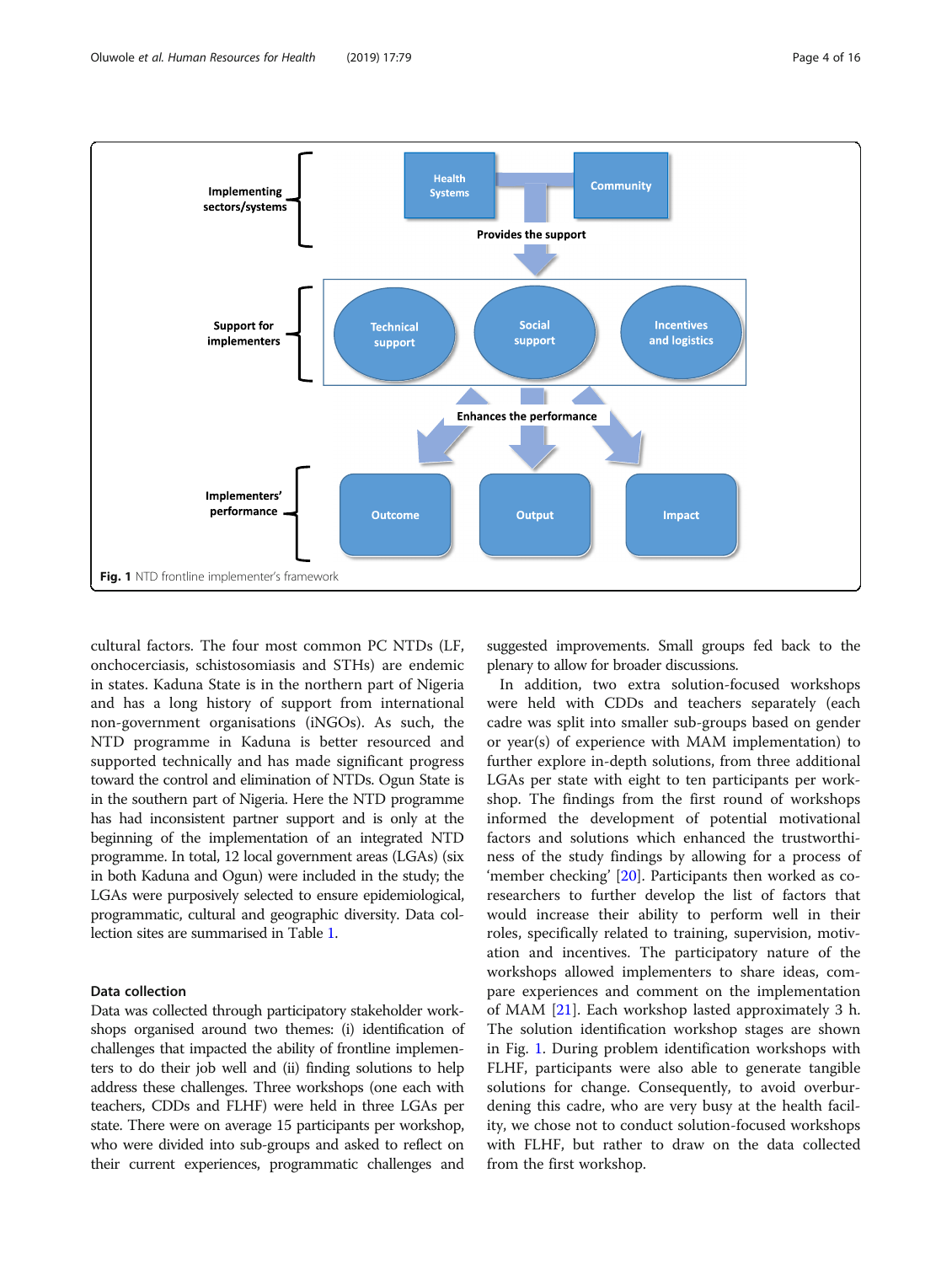## <span id="page-4-0"></span>Table 1 Study locations and reasons for selection

| States       | LGAs selected                      | Reasons for selection                                                                                                                                                                                                                                                                                                                                                                                                                                                              |
|--------------|------------------------------------|------------------------------------------------------------------------------------------------------------------------------------------------------------------------------------------------------------------------------------------------------------------------------------------------------------------------------------------------------------------------------------------------------------------------------------------------------------------------------------|
| Kaduna State | lgabi                              | • Located in the northern part of Kaduna<br>• It is mainly urban.<br>• Therapeutic coverage for onchocerciasis and lymphatic is higher than the state average<br>· Sociocultural tribe-mainly Hausa<br>• Therapeutic coverage for schistosomiasis is much lower than state average<br>• Therapeutic coverage for STHs is higher than state average                                                                                                                                 |
|              | Ikara                              | • Located in the northern part of Kaduna.<br>• It is mainly rural<br>• Sociocultural tribe-Hausa Fulani<br>· Therapeutic coverage for onchocerciasis and lymphatic is higher than the state average<br>• Therapeutic coverage for STHs is higher than the state average<br>• Therapeutic coverage for schistosomiasis is much lower than state average                                                                                                                             |
|              | Kachia                             | • Located in the southern part of Kaduna.<br>• It is mainly urban.<br>• Has other socio-cultural groups.<br>• Therapeutic coverage for onchocerciasis and lymphatic is higher than the state average<br>• Therapeutic coverage for schistosomiasis and STHs is much lower than state average<br>· Sociocultural tribe-Adara, Gbagi and Ham                                                                                                                                         |
|              | Jema'a (solution finding only)     | • Located in Southern Kaduna<br>• It is an urban.<br>• Shares a border with two other states.<br>• The therapeutic coverage for onchocerciasis and lymphatic filariasis is generally higher<br>than the state average.<br>• Therapeutic coverage for schistosomiasis and STHs is much lower than state average.<br>• Sociocultural tribe-Fantswam and Hausa Fulani                                                                                                                 |
|              | Kagarko (solution finding only)    | • Located in Eastern Kaduna<br>• It is largely rural.<br>• Shares a border with two other states.<br>• The therapeutic coverage for onchocerciasis and lymphatic filariasis slightly higher than<br>the state average.<br>• Therapeutic coverage for schistosomiasis is high due to the treatment of adult populations<br>and internally displaced people.<br>• Treatment for STHs did not take place during the 2016 annual treatment round<br>Sociocultural tribe-Koro and Gbagi |
|              | Kabau (solution finding only)      | • Located in Northern Kaduna<br>• It is largely urban.<br>• The therapeutic coverage for onchocerciasis and lymphatic filariasis higher than the<br>state average.<br>• Therapeutic coverage for schistosomiasis and STHs lower than state averages.<br>• Sociocultural tribe-Hausa and Fulani                                                                                                                                                                                     |
| Ogun State   | Yewa North                         | • Located in western Ogun.<br>• It is a rural LGA<br>• Shares a border with Republic of Benin.<br>• An ethnic socio-cultural tribe (Yewa tribe).<br>• The therapeutic coverage for onchocerciasis and lymphatic filariasis is generally higher<br>than the state average.<br>• Therapeutic coverage for schistosomiasis and STHs lower than state averages.                                                                                                                        |
|              | ljebu East                         | • Located in eastern Ogun, mainly rural.<br>• Shares a border with two states.<br>• Home to the ljebu tribe.<br>• The therapeutic coverage for onchocerciasis is higher than the state average.<br>• Lower for lymphatic filariasis, schistosomiasis and STHs.                                                                                                                                                                                                                     |
|              | Abeokuta North                     | • Located in the central Ogun, a mix of rural and urban LGA.<br>• Mainly Egba tribes with some migrant population (Fulani herd's men).<br>• Therapeutic coverage for onchocerciasis, lymphatic filariasis and schistosomiasis is generally<br>higher than the state average.<br>· STHs have a lower coverage than state average.                                                                                                                                                   |
|              | Remo North (solution finding only) | • Located in the eastern part of the state, rural.<br>• Borders another state.<br>• Home of the Remo tribe.<br>• The therapeutic coverage for onchocerciasis is higher than the state average.<br>• Lower for lymphatic filariasis, schistosomiasis and STHs.                                                                                                                                                                                                                      |
|              | Imeko Afon (solution finding only) | • Located in the western part of the state.                                                                                                                                                                                                                                                                                                                                                                                                                                        |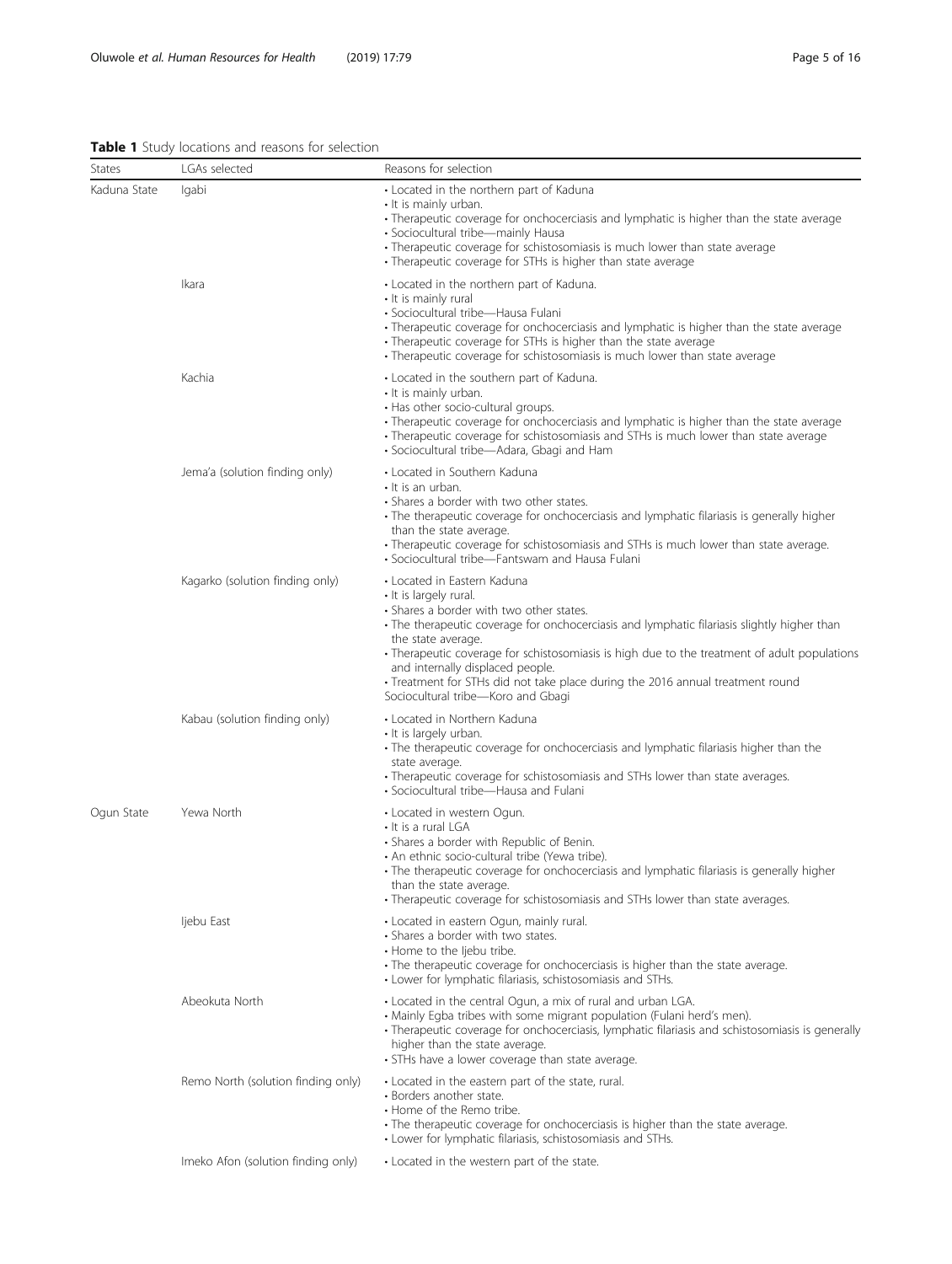Table 1 Study locations and reasons for selection (Continued)

| <b>States</b> | LGAs selected                     | Reasons for selection                                                                                                                                                                                                         |
|---------------|-----------------------------------|-------------------------------------------------------------------------------------------------------------------------------------------------------------------------------------------------------------------------------|
|               |                                   | • Borders the Republic of Benin.<br>$\cdot$ It is a rural area.<br>• Home of the Yewa tribe.<br>• The therapeutic coverage for onchocerciasis, lymphatic filariasis,<br>schistosomiasis and STHs is lower than state average. |
|               | ljebu Ode (solution finding only) | • Located in the eastern part of the state.<br>• It is an urban area.<br>• Home of the ljebu tribe.<br>• The therapeutic coverage for lymphatic filariasis, schistosomiasis and<br>STHs is lower than the state average.      |

#### Data analysis

All workshops were recorded and transcribed verbatim. Notes were also taken for quality control and triangulation. Data was analysed thematically using a coding framework developed by the research team. The coding framework was independently applied to the data by five members of the research team and cross-checked between them for consistency. Once all data had been coded, similarities and differences within each code were reviewed to develop thematic charts which were then organised into themes and subthemes [\[22](#page-15-0)].

#### Results

#### Technical support for frontline implementers

As described within the logic model by Naimoli et al. [[19\]](#page-15-0), 'technical support' includes efforts by health sector actors to ensure sound programme implementation and management. In this study, we found this included (1) training, (2) supervision, (3) human resources and workload and (4) timing of MAM.

#### **Training**

The training of frontline implementers in the studied states followed a cascade structure, where the State NTD team trained local area coordinators, who in turn trained FLHF, who then trained and supervised CDDs. For school-based deworming, the State NTD team and education authorities trained selected teachers, who were then expected to train other teachers in their schools.

This system of cascade training was described as problematic and ineffective. The information about the upcoming training was communicated late, the duration was often too short and many teachers and CDDs received very limited or no training. Some felt that their training was too basic, mainly covering how to calculate the dosage of medicines. Many wanted a more comprehensive understanding of NTDs, the symptoms and manifestations and how to sensitise the community.

We were only informed on dosage and how to measure on the dose pole, we need a structured and effective training. (Participatory meeting with CDDs, Ijebu Ode, Ogun State)

CDDs in Kaduna were unsure how to treat people with physical disabilities and other complex conditions. The messages during the training were inconsistent, and there was no clear treatment guidance. As a result, many CDDs could not determine the treatment dosage, and patients with physical disabilities or complex needs were left out of MAM.

Likewise, FLHF reported minimal training and knowledge on NTD programme implementation and a lack of knowledge on how to handle adverse conditions and stressed that not enough health facility staff are trained to support the NTD programme which could affect their ability to provide adequate training to CDDs.

Teachers reported insufficient numbers of school staff trained to deliver MAM. In Ogun State, only one or two teachers per school were invited, and in Kaduna, only the head teachers were trained. The trained teachers could not always cascade the training, as other teachers thought that the trained teachers had received financial incentives (which was not the case except for travel allowances) and so should be the ones delivering MAM. This significantly increased the workload of the initially trained teachers or resulted in the untrained teachers administering the medicines:

… some teachers did not cooperate with the teachers that went for the training. They said that since two of them went for the training, the two should administer the drug for all the pupils. (Participatory meeting with teachers, Abeokuta North LGA, Ogun State)

Teachers felt unprepared and ill-equipped to manage the challenges related to administering praziquantel. In Kaduna, teachers reported cases of overdose which were attributed to poor training. In Ogun State, there was a reported confrontation between the teachers and the parents of children who had experienced side effects.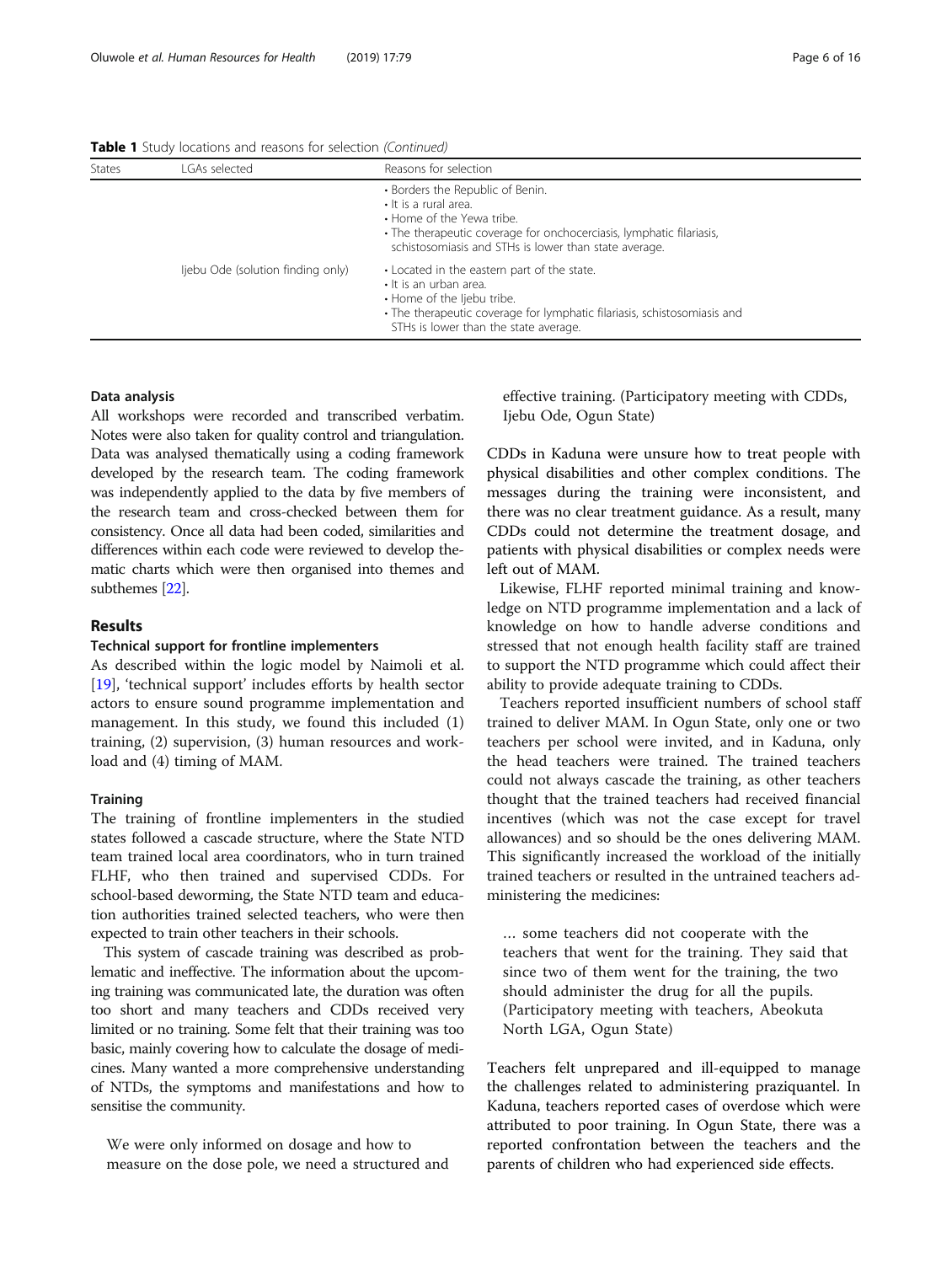Training materials and methods were also criticised by study participants. They wanted to have more interactive and participatory training formats, using role play and practical exercises. Training manuals were not always available in the local language and were difficult to use.

## Supervision

All study participants pointed out that supervision was essential for the effective delivery of MAM. However, many CDDs, particularly in Ogun, reported no supervision during MAM. The only time they communicated with the FLHF was when they reported the data. CDDs in remote communities were particularly concerned about the lack of supervision, as they felt alone and unsupported during MAM. Many CDDs wanted to see their supervisors regularly and argued that this would boost their confidence and increase their communities' acceptability of MAM:

… if they supervise our work at the state and … LGA level … they will know we are doing it; and the community will know we are not lying … and other community members … will … come forth. (Participatory meeting with CDDs Abeokuta North, Ogun State)

Teachers also reported the lack of support from the health workers, particularly in the management of side effects involving praziquantel. This was a major discouraging factor for the teachers, who wanted health sector representatives to be present in schools during MAM:

Nobody comes from the health sector to supervise. If those from the health sector come and supervise … we will appreciate, and it will mean a lot.

(Participatory meetings with teachers, Kauru, Kaduna)

Health workers themselves acknowledged that supervision was often insufficient, largely due to the minimal training received by the FLHF, their poor knowledge of NTDs and insufficient time and other commitments. In Ogun State, for example, only one or two staff per facility were assigned to oversee MAM, while the workload required four or five people:

… after doing all the necessary work in the clinic you will be forced again to do another programme like this onchocerciasis … it is too stressful. (Participatory meeting with FLHF, Abeokuta North LGA, Ogun State)

In addition, some FLHF were unable to regularly visit the communities due to the lack of funds for transportation. CDDs and teachers also complained about limited

time to report the MAM data and wanted more days to be able to produce more complete and detailed reports.

#### Human resources and workload

All implementers reported insufficient human resources available for MAM. Frontline implementers had to deliver MAM alongside other routine activities, which resulted in high workloads and low morale. In Kaduna, the FLHF reported both insufficient numbers of CDDs and the lack of health personnel to support them:

There is not enough human resources … we don't have enough CDDs to go around and administer to everyone, we also want more staff as health workers to assist in this Program. (Participatory meeting with FLHF, Ikara LGA, Kaduna State)

Some longstanding CDDs pointed out that their workload had increased significantly, and many of their colleagues had dropped out due to heavy workloads and the lack of incentives to compensate for CDDs' time. As a result, the remaining CDDs had to cover larger geographic areas and more scattered and isolated communities. CDDs were also asked to deliver medicines more frequently, as the NTD programme had integrated more diseases and expanded. For example, in some communities, CDDs distributed ivermectin and albendazole, and 2 weeks later, they distributed praziquantel. This led to fewer individuals volunteering for the CDD role, while those who continued to volunteer felt demotivated and became progressively disengaged. CDDs in urban settings experienced different types of challenges but also wanted to have more CDDs because many urban dwellings included multiple households or many people living in the same household, as one CDD explained:

CDDs were not enough because you find up to 50 women in a household … you get tired in one household. (Participatory meeting with CDDs, Kaduna North, Kaduna)

#### Timing of drug distribution

Teachers reported that MAM sometimes coincided with the exam period, which was busy and stressful. They requested that the NTD programme considered organising MAM in the first 2 weeks of the school term, which was usually a period with less activity.

CDDs requested that either MAM occurs in the dry season or they are provided with bicycles, motorcycles or money to cover the costs of transportation:

Activities are carried out during rainy season and documents are in danger of being ruined, particularly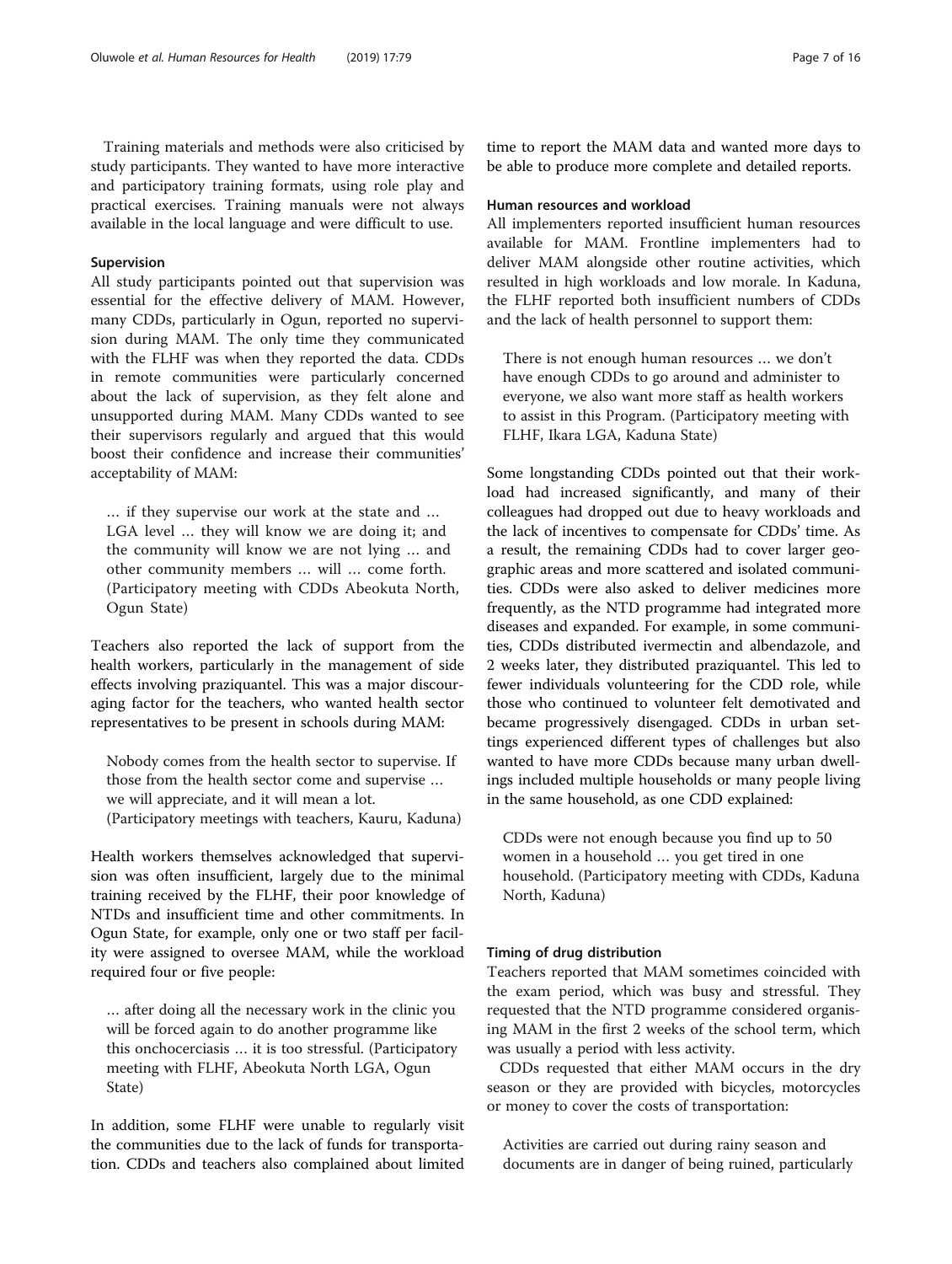the register … there is a need for them to be given bags, umbrellas and if possible rain coats. (Participatory meeting with CDDs, Kaduna LGA)

#### Social support

The findings in this theme were organised into three subthemes: (1) drug distributor selection, (2) community sensitisation and (3) affiliations with the health system.

## Drug distributor selection

Many study participants argued that the process of selecting CDDs was important to ensure community ownership of and support for MAM. However, in many cases, CDDs were selected by village heads or health facilities due to the lack of time and resources to conduct community meetings. In both states, this selection process resulted in the reduced acceptability of MAM compared with community-selected CDDs, especially in nomadic (Fulani) populations, who did not accept medicines from a non-Fulani CDD:

… more CDDs should be recruited because some Fulani do not accept medicine when non-Fulani CDD goes to them for medication. (Participatory meeting with CDDs, Kauru LGA, Kaduna State)

Some CDDs suggested recruiting more females, particularly in some areas of Kaduna where the cultural norms did not permit men from outside the kinship circle to enter houses.

## Community sensitisation

Community sensitisation was described as a key element of MAM. However, in many cases, the time and resources allocated to community sensitisation were minimal, which impacted on community awareness and acceptability of medicines, particularly in schools:

That awareness … is still very very very low. The awareness [campaign] was very short and … many parents did not allow their children to partake in the deworming exercise. (Participatory meeting with teachers, Imeko Afon LGA, Ogun State)

CDDs and teachers recommended the involvement of a wider range of stakeholders. Teachers recommend involving both school management committees and parentteacher associations and displaying posters ahead of the deworming campaign. Involving traditional rulers and community leaders and raising awareness via radio, churches and mosques, with education materials being produced in both English and the local languages, were also recommended. Posters were thought to be important, particularly in the nomadic Fulani groups.

## Affiliation with the health system

Both CDDs and teachers wanted to be affiliated with the health system to gain respect in their communities. Study participants suggested having some form of official identification, such as ID cards, branded T-shirts, caps and hijabs with the government logos and information about treatment:

T-shirt will motivate the distribution of medicines because some community members, especially Fulani, only cooperate when they see such identification …. (Participatory meeting with CDD, Kauru LGA, Kaduna)

## Incentives and logistics

Three key sub-themes were identified here: (1) community feedback and recognition, (2) financial remuneration and (3) adequate equipment and resources.

## Community feedback and recognition

Positive feedback from programme beneficiaries was reported to be a major motivating factor; both teachers and CDDs described feeling happy and fulfilled when they received positive feedback from the community.

Study participants also wanted more feedback from the health sector and to be acknowledged as contributors to population health. CDDs wanted appreciation from their supervisors, certificates or preferential treatment at local health centres. Teachers wanted appreciation from the parents, the head teacher and the education authorities:

… thank you or just basic … appreciation would be sufficient … a text message from the higher authority. (Participatory meeting with CDDs, Ijebu Ode, Ogun)

## Financial remuneration

Both CDDs and teachers talked about a need for financial support. For some, this was to cover travel expenses to attend training, collect medicines and access communities. For others, this meant compensation for their time, additional workload and stress related to MAM.

You see, some of us, we want to participate in this thing [MAM], [but] there should be provision for us. Because … we have … work in the school … the work is so much that there should be remuneration to encourage us … and make us happy. (Participatory meeting with teachers, Ijebu East LGA, Ogun State)

CDDs also argued that engaging in MAM without any remuneration was demotivating, particularly when people had to leave their businesses and livelihood activities. Some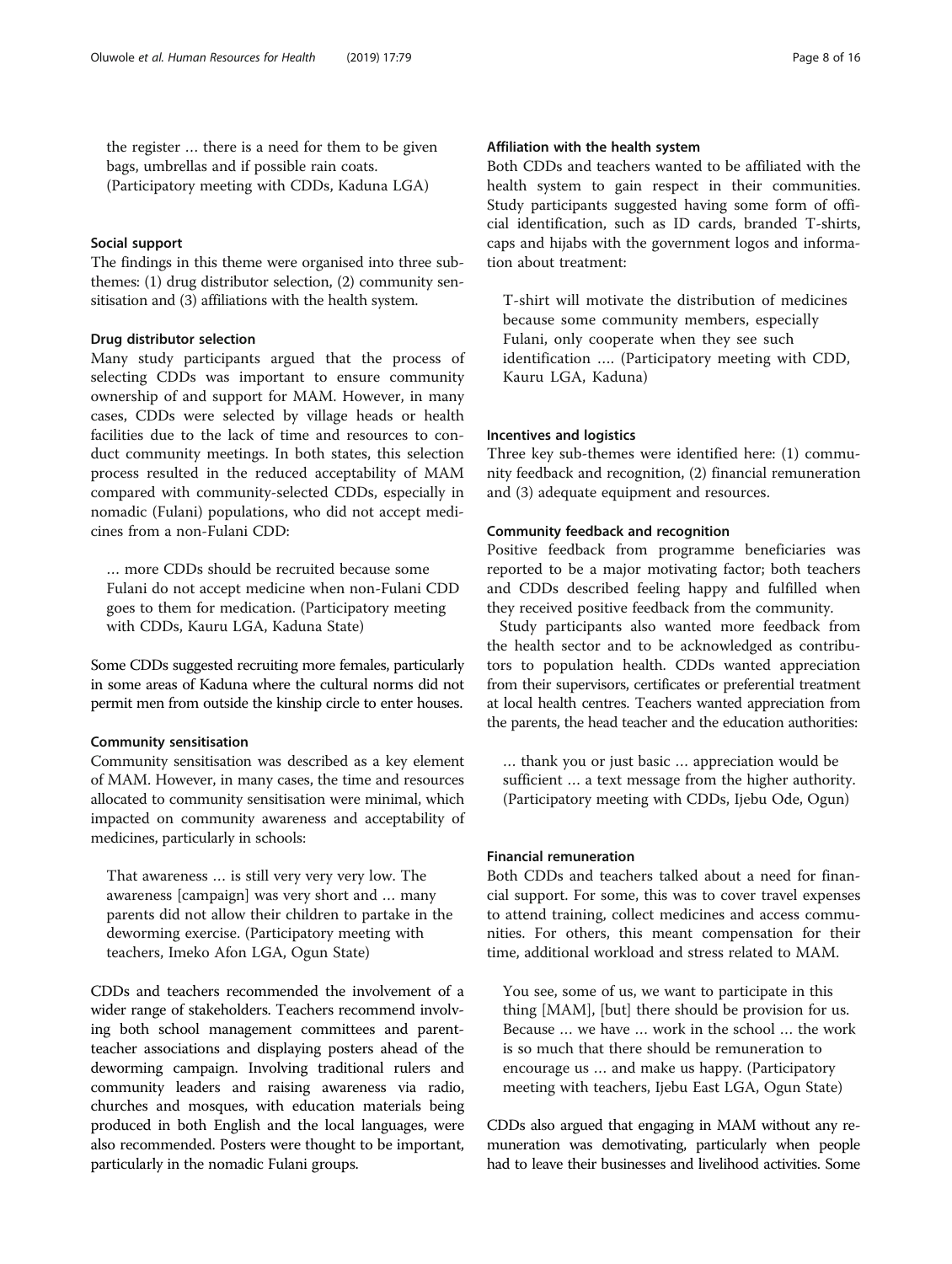CDDs preferred to engage with other health programmes, such as the polio campaign where they received better financial remuneration.

## Adequate equipment and resources

All participants talked about the need to improve logistical support for MAM. The key resources mentioned were transportation, bags to carry programme documents and sufficient quantities of registers and measuring sticks. Teachers said that giving medicines to school children required access to clean water, which many schools did not have. They suggested that either the NTD programme should provide clean drinking water at the time of MAM or parents should be instructed to send water with their children to school.

Many frontline implementers reported delays with procurements as well as shortages of medicines. Both FHLF and CDDs reported that the delivery of medicines via the ward focal persons often delayed distribution and requested that drugs be sent directly to the health centres for distribution to the CDDs. Teachers in Kaduna requested that the medicines be delivered at least 1 week before MAM.

CDDs experienced drug shortages because of the incorrect census data. In these cases, CDDs were accused of deliberately missing out individuals or giving out drugs in return for incentives:

It becomes a challenge when the drug finishes … community members start … accusing us that we gave the drug to those who give us more incentives. (Participatory meeting with CDDs Kauru LGA, Kaduna)

A summary of the challenges and solutions proposed by frontline implementers, as well as key variations by context and provider 'type', can be viewed in Table [2.](#page-9-0)

#### **Discussion**

FLHF, teachers and CDDs are the critical link in the health system for implementation of the NTD programme in endemic communities. Hence, their motivation for better engagement with communities and prompt addressing of programmatic challenges is key to significantly improve their performance and the success of the NTD programme [[13](#page-14-0), [16](#page-14-0)]. In addition, CDDs, teachers and FLHF work across health initiatives and so understanding how they can be better supported within the NTD programme has potential to strengthen health systems and improve UHC.

Within our discussion, we draw on our adaptation of the Naimoli Framework (Fig. [2\)](#page-11-0) to explore how health systems and communities, as part of the community health system, must collaborate effectively to address the support needs of frontline implementers and put in

place processes to fully achieve the objectives of the NTD elimination programme. The 'implementers framework' presents a platform to discuss performance criteria that could be improved through understanding and addressing the motivations of FLHF, CDDs and teachers involved in MAM in terms of outputs, outcomes and overall impact. Performance criteria identified from the results of this study are shown in Table [3](#page-11-0) and are discussed throughout the discussion. We have indicated in brackets after each heading which performance criteria the section refers to enabling a better understanding of the relationship between the three levels of the model.

#### Technical support

## Strengthening capacity of FLHF to implement NTD programme and support CDDs and teachers (output and outcome)

CDDs and teachers need the necessary technical support in the form of training and supervision from the health system to enable them to perform efficiently in their role [[23,](#page-15-0) [24\]](#page-15-0). As in other studies, our findings emphasised that there are challenges in the quality, duration and content of training that leave gaps in knowledge necessary to successfully and confidently educate communities and manage side effects [\[25\]](#page-15-0). Inadequate training leads to poor motivation of frontline providers in NTD programmes and has been reported to negatively impact on adherence of community members to MAM as providers face challenges in convincing community members that they have a good understanding about the medicine they are distributing [\[24\]](#page-15-0). Knowledge gaps were exacerbated when treating certain population groups, such as people living with physical disability or other complex treatment cases, consequently affecting equity of programme treatment coverage.

Although National NTD programme guidelines in many countries indicate that health education on NTDs and the treatment programme should be provided to community members by CDDs, only a few received adequate training for this to happen [[26](#page-15-0), [27](#page-15-0)]. Adequate and regular training has been shown to be a major motivation for performance and retention of frontline implementers [\[28](#page-15-0)–[30\]](#page-15-0). FLHF who are responsible for providing training and supervision for CDDs during programme implementation reveal that they feel ill-equipped to deliver these adequately. This lack of training capacity then cascades down to CDDs, as found in this study, and has a negative impact on training quality, content, style and level of supervisory support.

It is imperative that the health system builds the capacity of the FLHF to deliver on their role by providing them with adequate training on NTD programme implementation. This will enable them to provide adequate training and supportive supervision to CDDs and teachers who are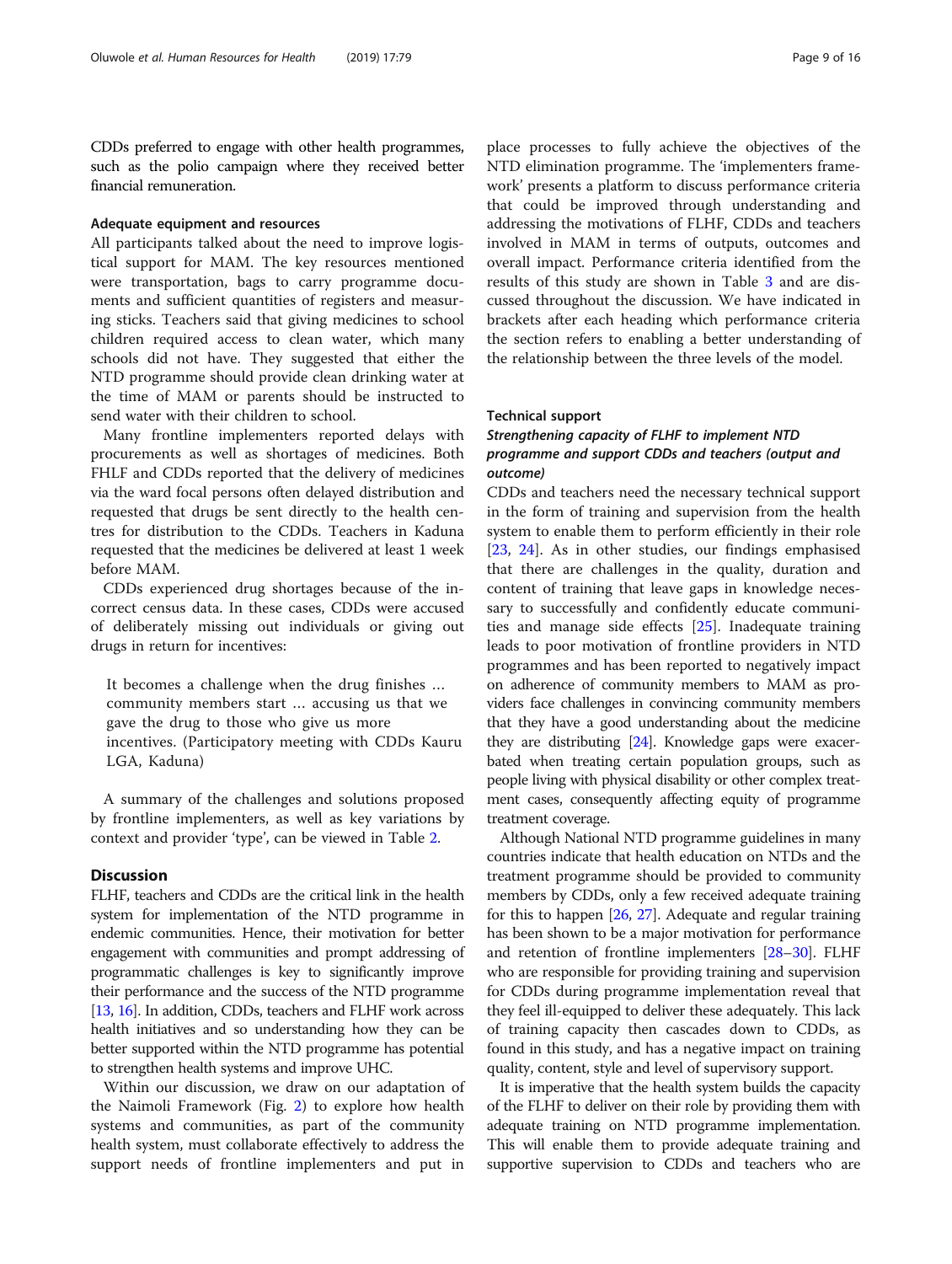## <span id="page-9-0"></span>Table 2 Summary of challenges and solutions in form of support required for optimal performance of frontline implementers

|                   | Challenges                                                                                                                                                                                                                                                                                                                                                                                                                                                                                                                                                                                                                                                                                                                                                                                                                                                                      | Solutions                                                                                                                                                                                                                                                                                                                                                                                                                                                                                                                                                                                                                                                                                                                                                                                                                                                                                                                                                                                                                                                        |
|-------------------|---------------------------------------------------------------------------------------------------------------------------------------------------------------------------------------------------------------------------------------------------------------------------------------------------------------------------------------------------------------------------------------------------------------------------------------------------------------------------------------------------------------------------------------------------------------------------------------------------------------------------------------------------------------------------------------------------------------------------------------------------------------------------------------------------------------------------------------------------------------------------------|------------------------------------------------------------------------------------------------------------------------------------------------------------------------------------------------------------------------------------------------------------------------------------------------------------------------------------------------------------------------------------------------------------------------------------------------------------------------------------------------------------------------------------------------------------------------------------------------------------------------------------------------------------------------------------------------------------------------------------------------------------------------------------------------------------------------------------------------------------------------------------------------------------------------------------------------------------------------------------------------------------------------------------------------------------------|
| Technical support |                                                                                                                                                                                                                                                                                                                                                                                                                                                                                                                                                                                                                                                                                                                                                                                                                                                                                 |                                                                                                                                                                                                                                                                                                                                                                                                                                                                                                                                                                                                                                                                                                                                                                                                                                                                                                                                                                                                                                                                  |
| <b>FLHF</b>       | • Minimal training and knowledge on NTD programme<br>implementation leave FLHF staff feeling unable to provide<br>supportive supervision to implementers.<br>• Lack knowledge of what to do in case of adverse event<br>in children.<br>· Inadequate human resources result in FLHF feeling overburdened<br>with daily responsibilities at the clinic and limited time to move<br>around for supportive supervision during MAM.<br>· Inadequate number of distributers.<br>• Medicine distribution channel through the focal people results<br>in delay in distribution of medicines.<br>• Medicine arriving during the raining season makes it difficult to<br>reach some endemic communities.                                                                                                                                                                                 | • FLHF staff want knowledge on how to handle children<br>with adverse event during implementation (Kaduna).<br>• FLHF staff request that all health workers be trained on<br>NTD programme implementation rather than selected<br>few (Ogun).<br>• Government should employ more health workers.<br>• More CDDs should be recruited and more health workers<br>to assist in programme implementation.<br>• FLHF staff want NTD medicines to be send to them<br>directly and not through ward focal person to avoid<br>delay in distribution to CDDs (Kaduna).<br>• Medicines should arrive in the state during the dry<br>season when all communities are accessible.                                                                                                                                                                                                                                                                                                                                                                                            |
| CDDs              | • Training time was short and rushed, and in some cases, CDDs<br>were only informed on dosage and how to measure on the dose<br>pole not what is expected in their role.<br>• Training in English hinders understanding of material (Ogun).<br>• CDDs not confident when determining treatment dosage for rare<br>scenarios like people living with physical disabilities that prevent<br>them from standing beside the dose pole.<br>• The CDDs are over-burdened with work load as they had to<br>distribute to large populations and in more than one<br>community (Kaduna).<br>• Time for reporting is too short.<br>• Not enough supervision.                                                                                                                                                                                                                              | • Duration of training should be 3 h and facilitator should<br>arrive on time.<br>• Use of local language, role play and pictorial training<br>materials during training for better<br>understanding (Kaduna).<br>• Training content to include how to handle side effects<br>and determine medicine dosage for people living with<br>disabilities to increase confidence in medicine<br>administration (Kaduna).<br>• Adequate time should be given for distribution and<br>reporting to allow CDDs to do a thorough job and<br>capture those absent during initial visit (Kaduna).<br>• More CDDs should be recruited based on the population<br>of the community.<br>• Adequate supervision during implementation gives CDDs<br>opportunity to inform supervisors of challenges and get<br>immediate feedback on what to do.<br>• Adequate training and time to fill the recording sheets<br>for reporting.                                                                                                                                                   |
| Teachers          | • Inadequate quality of training which is not detailed enough for<br>teachers to understand all they need to know. In Ogun, some<br>teachers were not trained at all.<br>• Some trainers do not have deep knowledge about the diseases<br>and the programme, hence unable to cascade training effectively.<br>• Short notice of training time resulted in many teachers missing the<br>training or arriving late (Ogun).<br>· Training venue not always appropriate for learning.<br>· Training was not interactive or participatory.<br>• Only one or two teachers are trained for medicine distribution.<br>• Lack of supervision will create mistakes.<br>• They have challenge using the reporting tools.<br>• Nobody from the health sector was available to support medicine<br>administration in school.<br>• Reporting time is too tight for them to do a thorough job. | · Have regular training (once/twice every year).<br>• School teachers should be trained rather than head<br>teachers since head teachers can be transferred to other<br>schools anytime (Kaduna).<br>• Use simple training manuals to guide teachers during<br>implementation. Should contain types of food children<br>can eat on the day of administration.<br>· Include training on how to handle side effects to<br>boost confidence.<br>• Training on how to use the record sheet for<br>effective reporting.<br>• More teachers to be trained to distribute medicines, the<br>number should depend on the population of the schools.<br>• Supervision should include access to health personnel<br>from the Ministry of Health and the NGO supporting the<br>programme to ensure staff are doing the right thing.<br>• Supervision should be supportive and not for discipline<br>which will motivate teachers to work faster and easier.<br>• The number of days for reporting should be increased to<br>allow adequate time to submit a detailed report. |
| Social support    |                                                                                                                                                                                                                                                                                                                                                                                                                                                                                                                                                                                                                                                                                                                                                                                                                                                                                 |                                                                                                                                                                                                                                                                                                                                                                                                                                                                                                                                                                                                                                                                                                                                                                                                                                                                                                                                                                                                                                                                  |
| <b>FLHF</b>       | • CDDs imposed on communities by politicians or community leaders<br>are not accepted by the community leading to rejection of medicines.<br>• Acceptability of the programme is poor in some communities<br>including non-indigenous tribes.                                                                                                                                                                                                                                                                                                                                                                                                                                                                                                                                                                                                                                   | • CDDs should be selected from within their community<br>to enhance community acceptability of the medicines.<br>· Traditional rulers to be involved and sensitised about the<br>importance of the programme.<br>· Better sensitisation of tribes by meeting with their<br>leaders or someone that can talk to them in their<br>language, then recruit CDDs from that tribe.                                                                                                                                                                                                                                                                                                                                                                                                                                                                                                                                                                                                                                                                                     |

• Recruitment of CDDs from communities they serve; recruit nomadic Fulani CDDs to increase uptake of the medicines by the Fulani community (Kaduna). • Sensitisation of community on the importance and

- CDDs CDDs not from communities they served: rejection of medicines by nomadic Fulani's.
	- People refused medicine due to different perceived needs; they are hungry.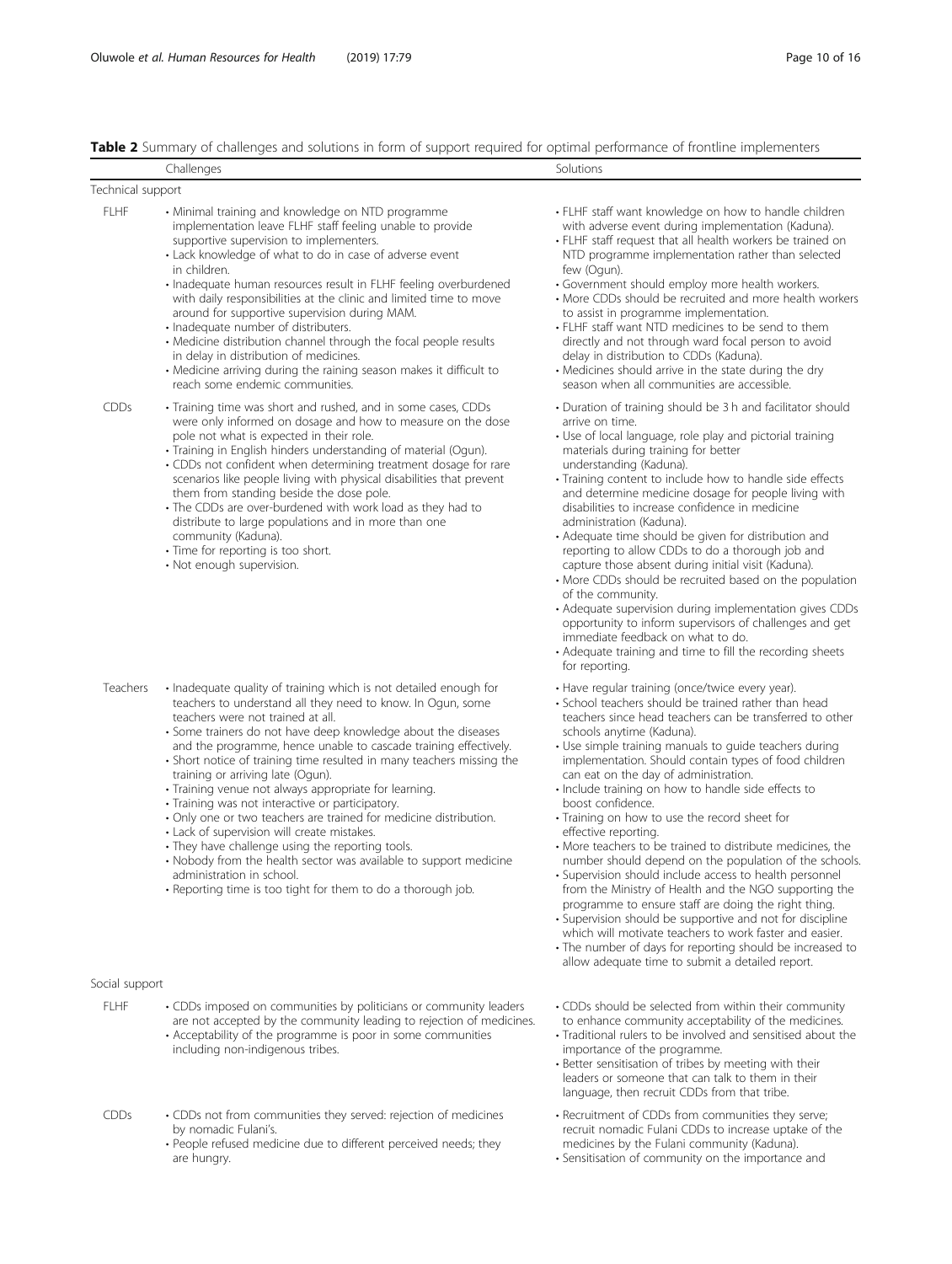|             | Table 2 Summary of challenges and solutions in form of support required for optimal performance of frontline implementers |  |  |
|-------------|---------------------------------------------------------------------------------------------------------------------------|--|--|
| (Continued) |                                                                                                                           |  |  |

|             | Challenges                                                                                                                                                                                                                                                                                                                                                                                                                                                                                                                                                                                                                                                                                                                           | Solutions                                                                                                                                                                                                                                                                                                                                                                                                                                                                                                                                                                                                                                                                                                                                                                                                                                                                                              |
|-------------|--------------------------------------------------------------------------------------------------------------------------------------------------------------------------------------------------------------------------------------------------------------------------------------------------------------------------------------------------------------------------------------------------------------------------------------------------------------------------------------------------------------------------------------------------------------------------------------------------------------------------------------------------------------------------------------------------------------------------------------|--------------------------------------------------------------------------------------------------------------------------------------------------------------------------------------------------------------------------------------------------------------------------------------------------------------------------------------------------------------------------------------------------------------------------------------------------------------------------------------------------------------------------------------------------------------------------------------------------------------------------------------------------------------------------------------------------------------------------------------------------------------------------------------------------------------------------------------------------------------------------------------------------------|
|             | • Most men in the community (Kaduna) refuse male CDDs access<br>to houses.<br>• People refused the medicine because of side effects.<br>· Time given for medicine administration is short.                                                                                                                                                                                                                                                                                                                                                                                                                                                                                                                                           | benefit of the medicine.<br>• More female CDDs should be recruited to gain access to<br>houses that males CDDs cannot enter.<br>· Traditional rulers to be informed separately by means of<br>a circular so they can use their town criers to spread the<br>news (Ogun).                                                                                                                                                                                                                                                                                                                                                                                                                                                                                                                                                                                                                               |
| Teachers    | • Some parents do not allow their children to collect the<br>medicine<br>because of socio-cultural beliefs (Kaduna) or they do not<br>trust the<br>source of the medicine (Ogun).<br>· Teachers' workload increases on the day of medicine<br>administration                                                                                                                                                                                                                                                                                                                                                                                                                                                                         | • Sensitisation of parents through Ministry of Education.<br>School-based management committee (SBMC) and PTA<br>should also be involved in sensitisation of parents.<br>· Increase public awareness of the programme using mass<br>media, radio jingles, posters and sensitisation of<br>community leaders, the mosques and churches 2-3                                                                                                                                                                                                                                                                                                                                                                                                                                                                                                                                                              |
|             | as they must also teach on those days.                                                                                                                                                                                                                                                                                                                                                                                                                                                                                                                                                                                                                                                                                               | months before implementation of MAM (Kaduna).<br>• Inform and seek the consent of parents for at least 2<br>weeks before implementation (Ogun).<br>• Post banners in both English and Hausa languages at the<br>school gate a week before implementation to raise<br>awareness among parents.<br>• Teachers assigned to administer medicine to pupils<br>should be free from other responsibilities for that day.                                                                                                                                                                                                                                                                                                                                                                                                                                                                                      |
| Incentives  |                                                                                                                                                                                                                                                                                                                                                                                                                                                                                                                                                                                                                                                                                                                                      |                                                                                                                                                                                                                                                                                                                                                                                                                                                                                                                                                                                                                                                                                                                                                                                                                                                                                                        |
| <b>FLHF</b> | • FLHF give their own money to CDDs for transportation, refreshments<br>and materials like exercise books for reporting.<br>• FLHF staff could not travel to supervise CDDs due to lack of transport.<br>. No incentives for CDDs, other health programmes supply incentives.<br>• Lack of incentives discourages CDDs who disengage with the<br>programme when other health programmes offer incentives.                                                                                                                                                                                                                                                                                                                            | • Adequate transportation allowance or access to a<br>motorbike should be provided for medicine distribution<br>in hard-to-reach areas.                                                                                                                                                                                                                                                                                                                                                                                                                                                                                                                                                                                                                                                                                                                                                                |
| <b>CDD</b>  | • CDDs spend their own money to reach some communities,<br>photocopy forms, transportation, purchase stationary and pure<br>water sachets for people.<br>• No incentives from the programme like other health programme<br>demotivate CDDs.<br>• Communities do not provide small incentives as they believe CDDs<br>have been paid by government.<br>• Medicine distribution during raining seasons prevents CCDs from<br>working on their farms.<br>• Lack of medicine result in CDDs being accused of marginalising<br>some community members.                                                                                                                                                                                    | • Adequate transportation allowance, registers and<br>stationary should be provided for CDDs, especially for<br>hard-to-reach areas to prevent out of pocket spending.<br>· Incentives should be provided to encourage<br>implementers, e.g. financial remuneration, provision of<br>uniforms, ID cards, commendation from a higher<br>authority like Ministry of Health, secure employment at<br>the health facility (Ogun) and involvement in other<br>health programmes.<br>• Medicines distribution should be done during dry season<br>(January-March).<br>• CDDs want more medicine to be available to cater for<br>increased population that were not captured during<br>census update (Kaduna).                                                                                                                                                                                                |
| Teachers    | • There is no quality drinking water in schools, so teachers find it<br>difficult to administer medicines to pupils.<br>• Delay in medicine distribution to schools in hard-to-reach areas.<br>Many schools could not get medicine on time; teachers visited the<br>medicine dispensary point several times before they could collect<br>medicine for distribution in their school (Ogun).<br>· Inadequate transportation allowance or delays in receiving payment.<br>· Exam period is a poor time for medicine administration.<br>• Medicine administration disrupts the academic activities as they<br>must suspend lessons to give the medicines.<br>• There are no incentives for teachers' efforts in medicine administration. | · School authority should make clean water available for<br>pupils taking medicine or pupils could be encouraged to<br>bring clean water from home on the day of medicine<br>administration (Ogun).<br>• Timely provision of the medicines, at least 1 week before<br>implementation day (Kaduna) or on the day of<br>training (Ogun).<br>• Transportation allowance for teachers should be based<br>on distance (Kaduna).<br>• Transport allowance to be paid by cash and not into<br>bank account (Ogun).<br>• Medicine administration should take place within 2<br>weeks of resumption when academic activities have not<br>commenced fully.<br>· Provide incentives, e.g. financial; commendations from<br>head teachers, parents and Ministry of Education; award<br>of certificate of participation; provision of food on<br>'Teachers' Day' or during festive period<br>(Christmas and Salah). |

NB: The challenges and solutions outlined in the table do not always directly correlate.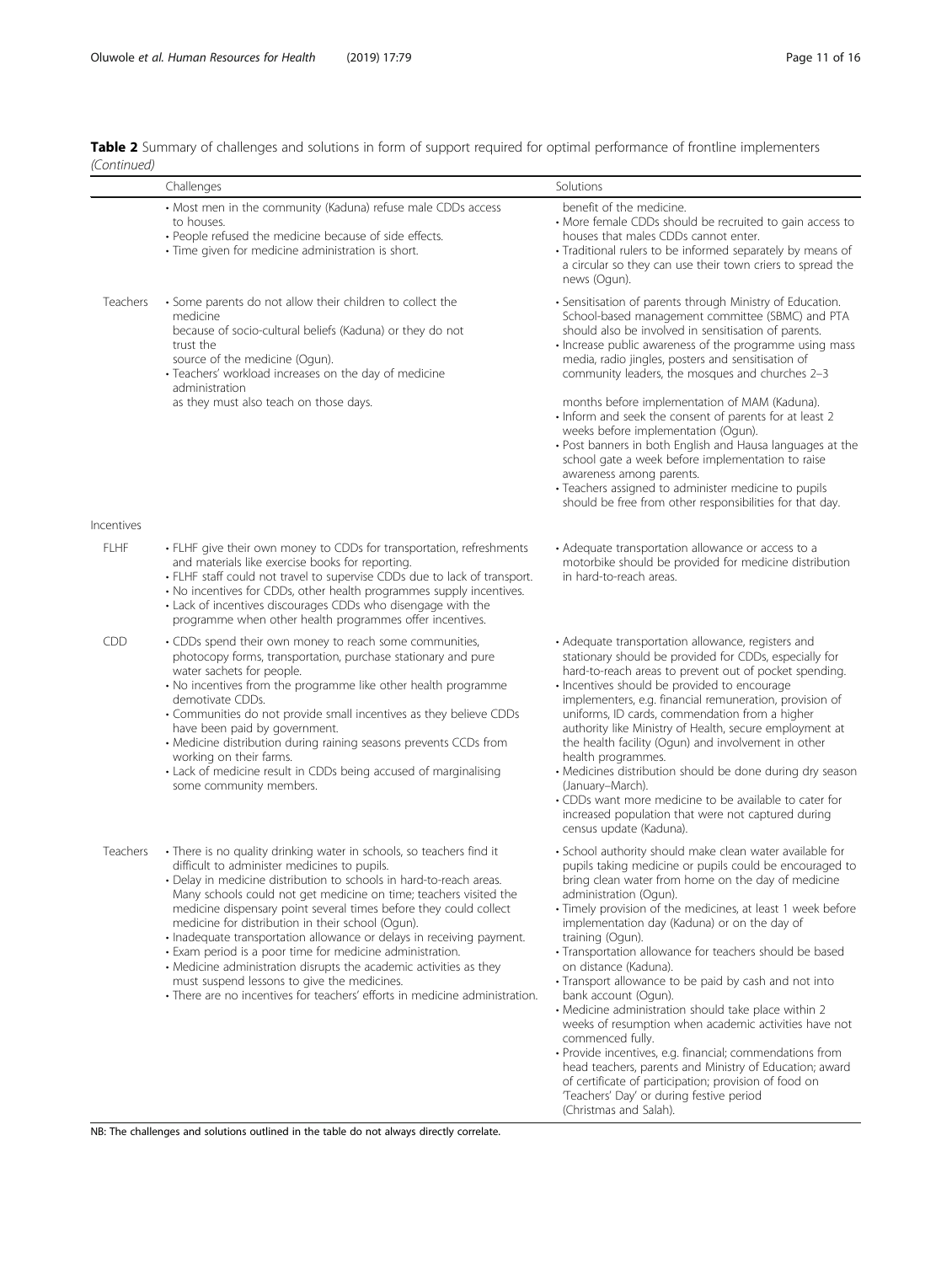<span id="page-11-0"></span>

unskilled health workers with direct interaction with the community.

Developing or adapting a curriculum and materials to train CHWs A key output linked to improved performance for NTD programmes is to have a highly motivated, knowledgeable and competent NTD workforce with good self-esteem for MAM. Therefore, it is important that the health system develops a more robust curriculum and training material or guide for FLHF, so staff are able to deliver effective training [[31,](#page-15-0) [32](#page-15-0)]. FLHF, CDDs and teachers expressed a need for a curriculum that has more interactive, participatory training styles and pictorial training materials to help trainees remember and apply knowledge. Furthermore, teachers want a simple training manual to guide them during implementation, especially as they lack support from the health system. Interactive training curricula that allow providers to engage with the content in practical and similar settings to those they will encounter on the job have also been recommended for CHWs [[33\]](#page-15-0). A lack of sufficient training materials to help FLHF facilitate training and to help CDDs and teachers answer questions and concerns can result in refusal and non-acceptability of the programme

Table 3 Performance criteria that could be improved through understanding motivations of FLHF staff, CDDs and teachers involved in MAM

| Performance criteria | Definition                                                                                                                                                                                                                                              |
|----------------------|---------------------------------------------------------------------------------------------------------------------------------------------------------------------------------------------------------------------------------------------------------|
| Output               | • Better motivated workforce with job satisfaction<br>• High self-esteem and confidence<br>• Availability and readiness to work<br>• Improvement in competences                                                                                         |
| Outcome              | • Trust established with communities resulting in<br>increased drug acceptance<br>• Communities well informed about the NTD<br>programme and diseases<br>• Reduced number of refusals<br>• Reduced absenteeism<br>• Enhanced management of side effects |
| Impact               | • Increased treatment coverage<br>• Changes in disease status                                                                                                                                                                                           |

by community members, a key outcome within the model [\[25](#page-15-0)].

Training duration should be a key consideration in the delivery of such curricula as this was a source of disappointment by CDDs and teachers. WHO recommends that training for CDDs is 1 day long  $[34]$ ; however, as found here and in other MAM studies, this is often not the case [\[24](#page-15-0)]. In Kenya, CDDs mentioned that the training session was brief, hurriedly done and not a full day [[23\]](#page-15-0). A study in compliance with MAM in India by Babu et al. [[35\]](#page-15-0) reported that the levels of adherence were higher in areas where the training programme for health workers and drug distributor lasted as long as recommended [\[35\]](#page-15-0). Understanding the reasons why training is shortened or inadequate at the different cascade levels is important and should be further researched and addressed. Training length and content could be improved by including specific timings to ensure the training is the recommended duration of a full day, with exercises that clearly indicate how to facilitate an interactive session that also includes role play and opportunities to practise new skills [\[33,](#page-15-0) [34\]](#page-15-0).

Consistent evaluation of training programmes as a way to improve and ensure quality and effective training has been recommended in the literature [\[33](#page-15-0)]. Other recommendations include regular feedback from frontline implementers that is acted upon to improve the training process and regular monitoring through the use of pretests, post-tests and self-assessments [\[33](#page-15-0)].

## Supportive supervision (output)

The need for supportive supervision as a key mechanism to improve the performance of frontline implementers is well reported [\[12](#page-14-0), [31\]](#page-15-0). The CDDs and teachers here wanted better supervision to enhance their ability to handle side effects, demonstrate to the community that they are supported and thus should be trusted, and discuss challenges and learn through timely feedback on their performance.

Minimal or no supervision and support has been reported in other MAM studies. In a qualitative study in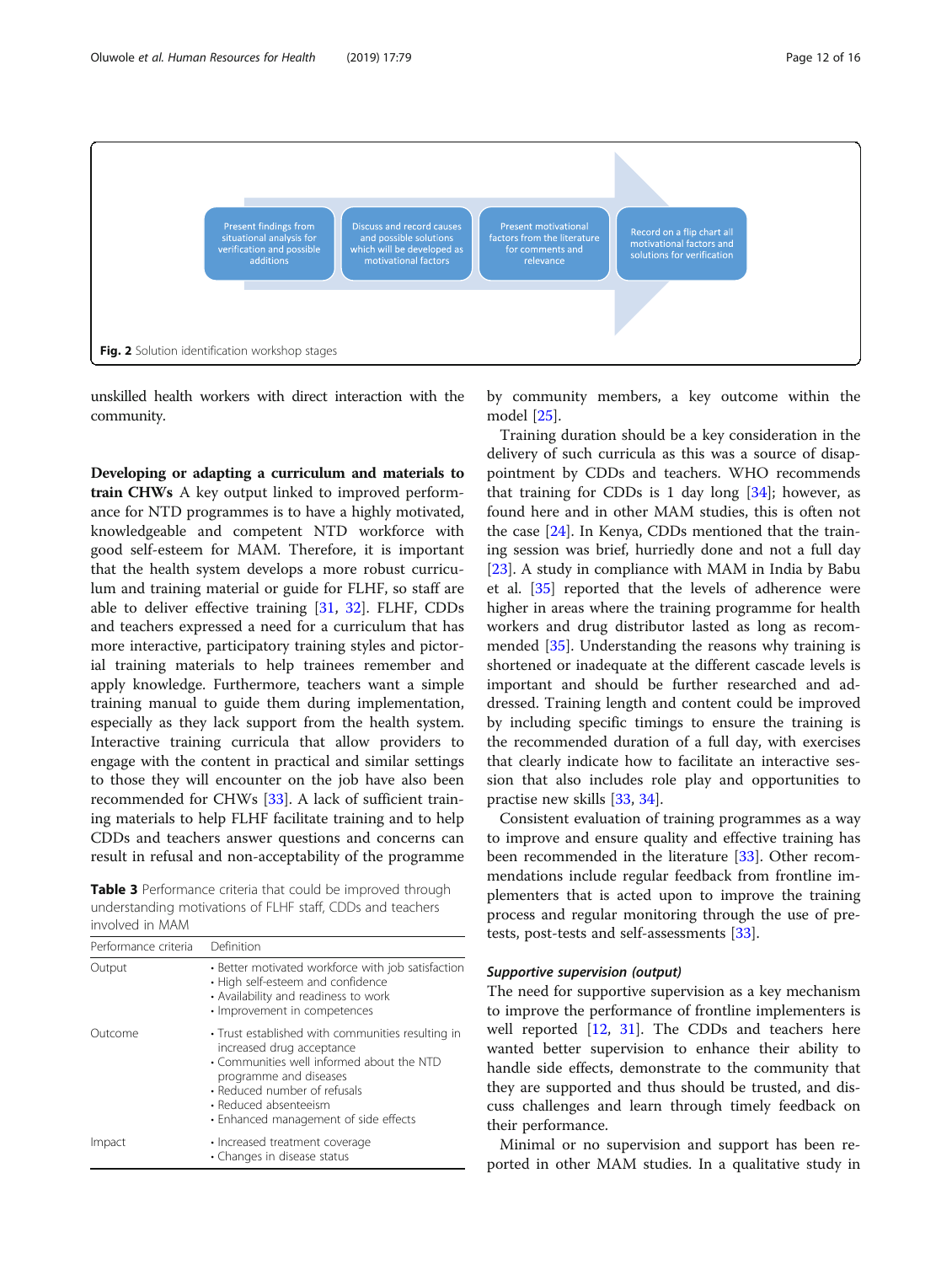Kenya, nearly half of CDDs reported lack of supervision from health staff as one of the factors responsible for their low motivation [\[23](#page-15-0)]. There should also be consideration of how to potentially integrate CDD supervision into the formal health system by better integrating them into the health workforce development and logistics management [[19\]](#page-15-0). This could include a schedule of supervision with adequate tools or checklists that consider individual performance measures and challenges faced by CDDs [\[19](#page-15-0)] and could include adapted versions for teacher supervision.

## Human resources needed for NTD programme implementation (output)

The number of teachers and CDDs needed to implement the NTD programme is high and dependant on two factors: the population of the communities and the distance of one community to another. According to the guideline for implementation of the NTD programme, each community is expected to recommend one CDD or more, depending on the population (ratio 1:100 persons) [\[36\]](#page-15-0). In practice, this is not the case as CDDs complained of high workloads and requested for recruitment of more CDDs to support them on the job. In some cases, more than one CDD was selected to serve the community, but this number reduced over time as some CDDs disengaged from the programme. Population to CDD ratio is one of the critical factors found to be significantly associated with high coverage rates as observed in areas where ratio of CDD to population is high [[37](#page-15-0), [38](#page-15-0)]. Studies in Nigeria, Yemen, Ghana and Mali have shown that the unrealistically high ratios of populations to be treated to drug distributors [[38](#page-15-0)–[41](#page-15-0)] contribute to decreased motivation and attrition of drug distributors [\[37](#page-15-0)]. The challenge of inadequate human resources needs to be addressed if the NTD elimination goal is to be achieved, as potentially many at-risk groups will be left behind, leading to inequalities in accessing NTD medicines. In places with high population, more CDDs should be recruited and more teachers trained to administer drugs during schoolbased deworming. Recruitment of more CDDs to join the workforce could be a responsibility of the community as this would support in reducing workload. There are also models of community support in supervision structures. This brings different components of Naimoli's model together (technical and social support) under the responsibility of the community to encourage effective implementation of the NTD programme.

#### Social support (outcome and impact)

Social support provided by communities is achieved when effective sensitisation with community members, leaders and influential community structures, such as religious institutions, takes place [\[42](#page-15-0)]. However, all implementers mentioned that poor awareness in communities about the programme and a lack of information about MAM resulted in poor uptake. Studies in Uganda and Tanzania have also found this and demonstrated that compliance with treatment and prevention methods is negatively impacted by poor sensitisation [[25](#page-15-0), [27](#page-15-0), [43](#page-15-0)]. Research from here and other studies recommends that sensitisation should address negative beliefs, anxieties and local concerns about the medicines and include awareness on the personal risk of NTDs, the need for repeated treatment with the medicine and the reason for using height and weight to identify dosage [\[25](#page-15-0), [27,](#page-15-0) [42\]](#page-15-0).

Another component of the NTD programme designed to increase community support is for the community to decide when, where and how to distribute medicines through participatory meetings and the selection of CDDs [\[44,](#page-15-0) [45](#page-15-0)]. However, CDDs and FLHF described how a lack of community participation in CDD selection led to a reduction in community ownership of the programme. The critical importance of ensuring the participatory selection of CDDs over preferential selection by community or religious leaders or health system officials has been well documented as critical to programme success and medicine acceptance [[27](#page-15-0), [46\]](#page-15-0). Other studies have attributed refusal to the use of a CDD that is not from that community [\[46,](#page-15-0) [47](#page-15-0)]. This is demonstrated as CDDs here stress the importance of recruiting CDDs from Fulani communities who can navigate the cultural beliefs of this group. It is important that CDDs speak the local language, understand the cultures and can build trust [\[24,](#page-15-0) [27\]](#page-15-0). In addition, the gender of the CDD is important for household entry, particularly in northern Kaduna. The use of female and male CDDs will help ensure prompt, equitable and quality health care delivery and also ensure accessibility, equity and trust in health care services [\[42\]](#page-15-0).

For school-based deworming, teachers reported poor awareness and fear of side effects as the main reasons for parents refusing to allow their children to take part in MAM. This finding is similar to that reported by Musuva et al. [\[48\]](#page-15-0) in Kenya, where parents mentioned the poor and ineffective sensitisation strategy as a reason for the non-participation of some children, especially the non-enrolled children. Haselow et al. [\[49\]](#page-15-0) emphasise the need for IEC materials and sensitisation activities that focus on identification and prompt referral to the health sector after side effects. They also mention the need to provide information on the reasons why side effects happen, their frequency and prognosis to stop rumours and allay fears of both the end users and teachers [\[49](#page-15-0)]. The teachers in Ogun suggest that consent is taken and awareness raised 2 weeks before MAM so that parents have time to ask questions and understand the need for children to take the medicine.

Teachers' suggestions of additional methods of sensitising the community include the use of local radio stations,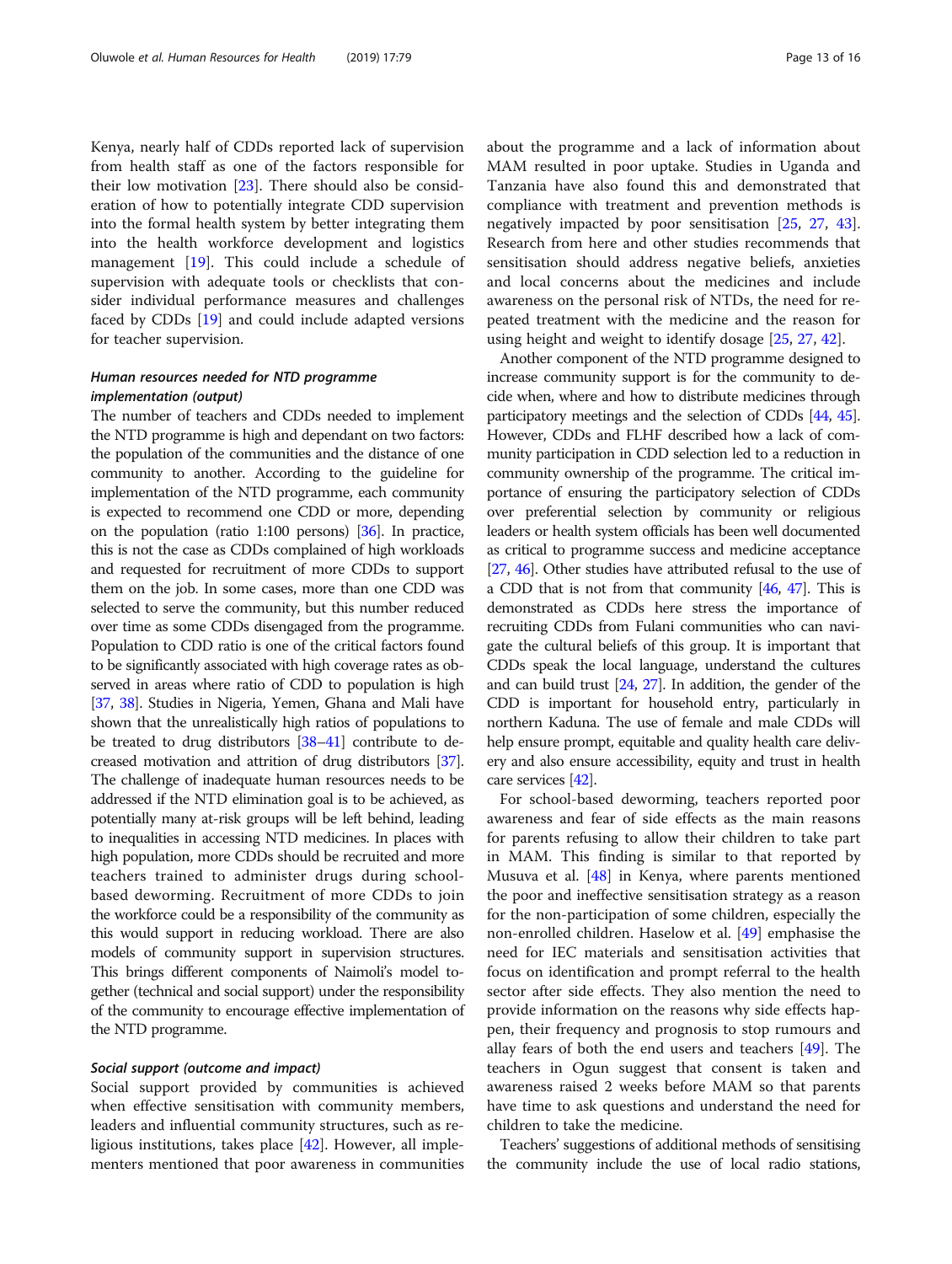parents' meetings, meetings with village heads and community chiefs and radio and television announcements, all of which are like those identified in a similar study in Kenya [[48\]](#page-15-0).

Understanding how community social support can be created and sustained will facilitate better outcomes and impact within the NTD programme and ensure no one is left behind.

## Incentives and logistics (outcome and impact)

Incentives are a major motivating factor mentioned by CDDs and teachers. Incentives for CDDs were personal, financial and non-financial [[42](#page-15-0)]. Feedback and recognition from both the community and the health system are personal motivating factors for frontline implementers, coming in the form of awards or certificates of training, to show they are linked with the health system. Feedback and recognition from the community and health system like a letter of recommendation that contributes toward continued professional development, and in some cases to formal integration of the CHW/CDD cadre into the health system, is highly beneficial to improving programme delivery [\[50\]](#page-15-0).

Reflecting the findings of Njomo et al. [[23\]](#page-15-0), implementers mentioned non-financial incentives linked to inadequacy of resources and logistics such as insufficient registers, delay in medicine supply and insufficient medicine as key factors that demotivate implementers. Therefore, it is important that adequate logistics are provided to avoid such problems.

Financial incentives were reasons for insufficient human resources for drug distribution, poor performance and high attrition of distributors. Similar findings have been reported in other parts of the country  $[12]$  as well as in other countries like Kenya [\[42](#page-15-0)], Mali [\[38](#page-15-0)] and Uganda [[27](#page-15-0)], especially because other health intervention programmes, like malaria and HIV, give incentives [\[51,](#page-15-0) [52](#page-15-0)]. As in many other countries, including Nigeria, motivation of CDDs and teachers has increasingly become a challenge, especially for CDDs who temporarily leave their personal occupations to distribute drugs [\[25\]](#page-15-0).

A number of studies have argued that voluntarism without motivation is not sustainable and therefore recommend the systematic use of multiple incentives based on the different contexts  $[42]$  $[42]$ . For example, incentives for a drug distributor in an urban centre may be different from a drug distributor in a rural area. The integration of volunteers into other health and development programmes as a form of motivation and sustainability is also an option that may be explored [\[53](#page-15-0)]. However, the question of the capacity of these CHWs to handle the volume of information from different programmes is a concern as they may become inefficient if their task is overwhelming [[42\]](#page-15-0). There is a need to consolidate evidence for decision-makers to help them understand how

to provide realistic solutions to the problem of motivating volunteers. Although the study was conducted in six different LGAs in each state, similarities in the perceptions of frontline implementers regarding the challenges and suggested solutions were evident. This supports the generalisability of these study findings to other settings within Nigeria. However, differences which were shaped by the broader socio-cultural context within each state emerged. For example, CDDs in Kaduna clearly requested for the recruitment of additional female CDDs to increase access; however, CDDs in Ogun State did not see this as necessary since they did not have access issues (see Table [2](#page-9-0)). Additionally, FLHF staff in Kaduna want NTD medicines to be sent to them directly and not through the ward focal person to avoid delay in distribution to CDDs; however, FLHF staff in Ogun do not have this problem as the medicines are sent directly to them and not through ward focal person. Kaduna could learn from the medicine supply chain channel used by Ogun NTD to avoid delay in medicine supply to CDDs.

## Conclusion

Our findings have shown that frontline implementer performance is largely impacted by the support (technical, social, incentives and logistics) provided by health systems and communities during intervention delivery. As NTDs are viewed as a litmus test for universal health coverage, the lessons shared here could cut across other programmes aiming to achieve equitable access to health. It is therefore critical to strengthen the collaboration between health systems and communities so that together they can jointly provide the necessary support for frontline implementers to improve the health of their communities. The provision of supporting factors in a timely and adequate manner is likely to contribute to a better motivated, competent, confident and satisfied health workforce for NTD programme delivery which will strengthen the health system overall. CDDs, teachers and FLHF work across health interventions, and so understanding what optimises their performance is critical to achieving UHC. Outputs linked to the provision of both community and health systems support are then likely to contribute to better programme outcomes including medicine acceptance and disease awareness, which in turn will contribute to the control and elimination of NTDs.

This research highlights a need for consolidated, easily accessible and understandable evidence on frontline implementers' experiences as well as a concentrated effort to consult health workers, teachers and CDDs in the planning and implementation of health interventions through regular feedback before, during and after interventions.

## Study limitations

A limitation of the study is that the solutions were developed with different groups of individuals to those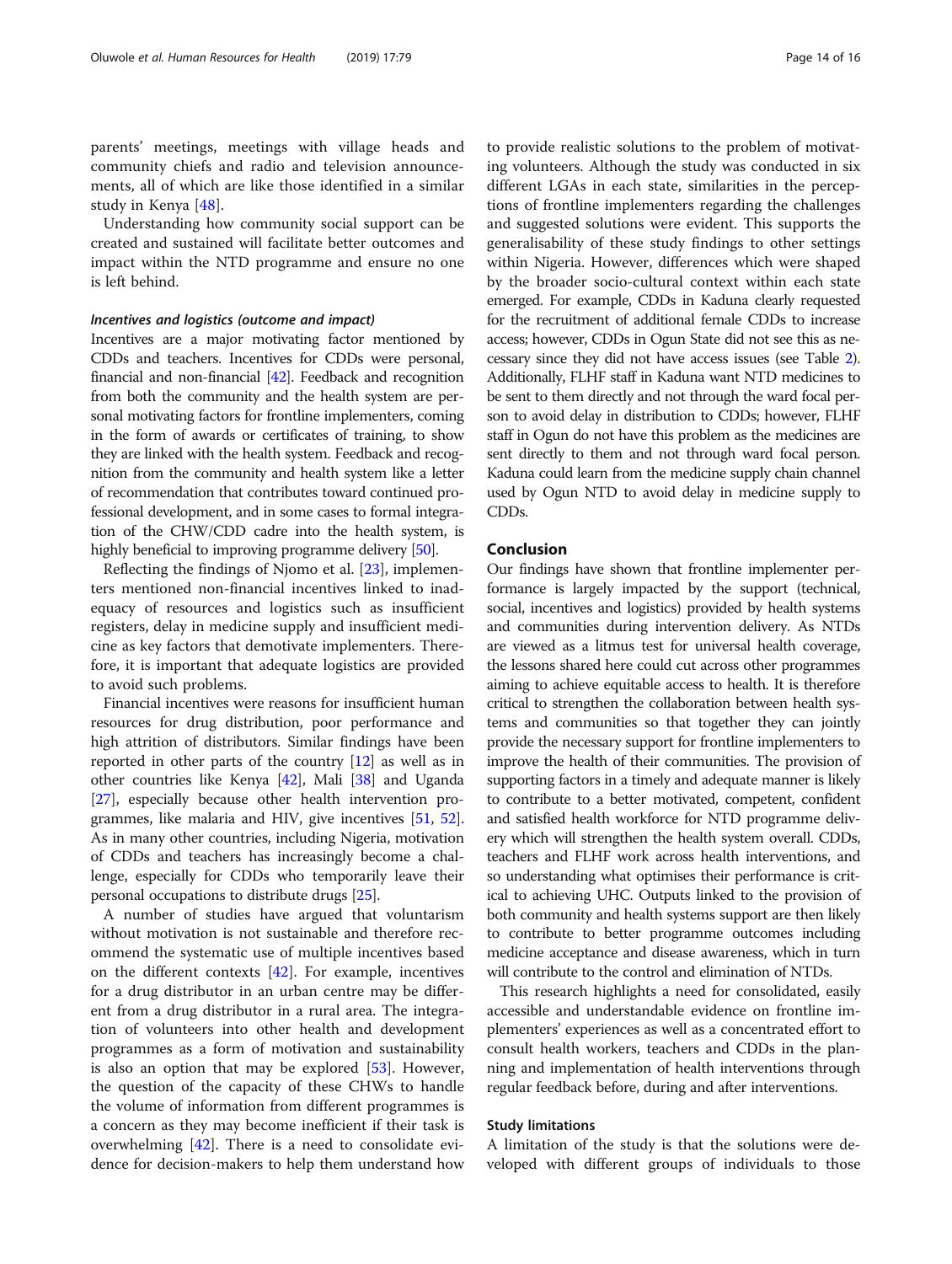<span id="page-14-0"></span>who identified problems; despite this limiting factor, new challenges were not identified in the solution developments which contribute to supporting the generalisability of findings to the study states. Solutions identified by FLHF could be explored further and are a potential area for future research.

### Supplementary information

Supplementary information accompanies this paper at [https://doi.org/10.](https://doi.org/10.1186/s12960-019-0419-8) [1186/s12960-019-0419-8.](https://doi.org/10.1186/s12960-019-0419-8)

Additional file 1. Nigeria NTD Multi-Year Master plan (2015-2020) Additional file 2. Standard Operating procedure for Supply chain

management for NTD medicine

Additional file 3. Standard Operating procedures for Neglected Tropical Disease (NTDs) Elimination in Nigeria

#### Abbreviations

CDDs: Community drug distributers; FLHF: Frontline health facility staff; MAM: Mass administration of medicines; NTDs: Neglected tropical diseases; UHC: Universal health coverage

#### Acknowledgements

We appreciate the support of Ms. Karen Miller who provided editorial review of this manuscript. I appreciate the Research Assistants who took part in the data collection for their dedication during the study. These were Mathew Ayegboyin, Azeez Abolaji, Bolanle Surakat, Bukola Olagunju, Omotayo Awere, Nike Fapohunda, Adebisi Faneye, Emiola Kafil Adeyemi Adeyiga, Hammed Mogaji, Foluke Oladapo Noela Gwani, Hannah Ojone Hussaini, Samson Ayuba, Emmanuel Kachiro, Dupe Yahemba, Emmanuel Kachiro, Atom Ezra, Hauwa Usman and Mohammed Danjuma.

#### Authors' contributions

AO, LD, LL, KS, OO, SI, RD, EE, RT ST and KO contributed to the design of the study. AO, LD, LL, KS, OO, EE, RT ST and KO were involved in the data collection. LD, KO, RD and ES reviewed the quality of data collected. AO, KS, LD and KO did the analysis. AO, LD and KO prepared the first draft of the manuscript. All authors reviewed and contributed to the final version of the manuscript. All authors read and approved the final manuscript.

#### Funding

This project was funded by COUNTDOWN project (Grant ID – PO 6407) which is a multi-disciplinary research consortium dedicated to investigating cost-effective, scaled-up and sustainable solutions, necessary to control and eliminate the seven most common NTDs by 2020. COUNTDOWN was formed in 2014 and is funded by UKAID, part of the Department for International Development (DFID). The funding body had no role in the design of the study, data collection, analysis and interpretation of data and in writing the manuscript.

#### Availability of data and materials

The datasets generated and/or analysed during the current study are not publicly available due to confidentiality but are available from the corresponding author on reasonable request.

#### Ethics approval and consent to participate

The ethical approvals for this study were obtained from the National Health Research Ethics Committee of Nigeria (NHREC) with assigned number NHREC/01/01/2007 and the Liverpool School of Tropical Medicine research ethics committee review board with assigned number LSTM REC 15-043RSa. All participants signed an informed consent form before they were allowed to participate in the study.

#### Consent for publication

Not applicable.

#### Competing interests

The authors declare that they have no competing interests.

#### Author details

<sup>1</sup>Sightsavers, Nigeria Country Office, 1 Golf Course road, PO Box 503, Kaduna, Kaduna State, Nigeria. <sup>2</sup> Liverpool School of Tropical Medicine, Liverpool United Kingdom. <sup>3</sup> Sightsavers, Nigeria Country Office, University of Jos, Jos, Nigeria. <sup>4</sup>University of Ibadan, Ibadan, Nigeria. <sup>5</sup>Federal Ministry of Health Abuja, Nigeria. <sup>6</sup>Sightsavers, UK, Haywards Health, UK.

#### Received: 5 April 2019 Accepted: 20 September 2019 Published online: 01 November 2019

#### References

- 1. Liese B, Rosenberg M, Schratz A. Programmes, partnerships, and governance for elimination and control of neglected tropical diseases. Lancet. 2010;375:67–76.
- 2. Manderson L, Aagaard-Hansen J, Allotey P, Gyapong M, Sommerfeld J. Social research on neglected diseases of poverty: continuing and emerging themes. PLoS Negl Trop Dis. 2009;3:e332.
- 3. Theobald S, MacPherson EE, Dean L, Jacobson J, Ducker C, Gyapong M, Hawkins K, Elphick-Pooley T, Mackenzie C, Kelly-Hope LA, et al. 20 years of gender mainstreaming in health: lessons and reflections for the neglected tropical diseases community. BMJ Glob Health. 2017;2(4):e000512.
- 4. Weiss MG. Stigma and the social burden of neglected tropical diseases. PLoS Negl Trop Dis. 2008;2:e237.
- 5. Bailey F, Eaton J, Jidda M, van Brakel WH, Addiss DG, Molyneux DH. Neglected tropical diseases and mental health: progress, partnerships, and integration. Trends Parasitol. 2019;35:23–31.
- 6. Bangert M, Molyneux DH, Lindsay SW, Fitzpatrick C, Engels D. The crosscutting contribution of the end of neglected tropical diseases to the sustainable development goals. Infect Dis Poverty. 2017;6:73.
- 7. Hotez PJ, Kamath A. Neglected tropical diseases in sub-Saharan Africa: review of their prevalence, distribution, and disease burden. PLoS Negl Trop Dis. 2009;3:e412.
- 8. Molyneux DH, Savioli L, Engels D. Neglected tropical diseases: progress towards addressing the chronic pandemic. Lancet. 2017;389:312–25.
- 9. Smith J, Taylor EM. What is next for NTDs in the era of the sustainable development goals? PLoS Negl Trop Dis. 2016;10:e0004719.
- 10. Fitzpatrick C, Engels D. Leaving no one behind: a neglected tropical disease indicator and tracers for the Sustainable Development Goals. Int Health. 2016;8(Suppl 1):i15–8.
- 11. Duamor CT, Datchoua-Poutcheu FR, Chounna Ndongmo WP, Yoah AT, Njukang E, Kah E, Maingeh MS, Kengne-Ouaffo JA, Tayong DB, Enyong PA, Wanji S. Programmatic factors associated with the limited impact of Community-Directed Treatment with Ivermectin to control Onchocerciasis in three drainage basins of South West Cameroon. PLoS Negl Trop Dis. 2017;11:e0005966.
- 12. Emukah EC, Enyinnaya U, Olaniran NS, Akpan EA, Hopkins DR, Miri ES, Amazigo U, Okoronkwo C, Stanley A, Rakers L, et al. Factors affecting the attrition of community-directed distributors of ivermectin, in an onchocerciasis-control programme in the Imo and Abia states of southeastern Nigeria. Ann Trop Med Parasitol. 2008;102:45–51.
- 13. Krentel A, Gyapong M, Mallya S, Boadu NY, Amuyunzu-Nyamongo M, Stephens M, McFarland DA. Review of the factors influencing the motivation of community drug distributors towards the control and elimination of neglected tropical diseases (NTDs). PLoS Negl Trop Dis. 2017; 11:e0006065.
- 14. Fleming FM, Matovu F, Hansen KS, Webster JP. A mixed methods approach to evaluating community drug distributor performance in the control of neglected tropical diseases. Parasit Vectors. 2016;9:345.
- 15. Titaley CR, Damayanti R, Soeharno N, Mu'asyaroh A, Bradley M, Lynam T, Krentel A. Assessing knowledge about lymphatic filariasis and the implementation of mass drug administration amongst drug deliverers in three districts/cities of Indonesia. Parasit Vectors. 2018;11:315.
- 16. Krentel A, Gyapong M, Ogundahunsi O, Amuyunzu-Nyamongo M, McFarland DA. Ensuring no one is left behind: urgent action required to address implementation challenges for NTD control and elimination. PLoS Negl Trop Dis. 2018;12:e0006426.
- 17. Brieger WR, Otusanya SA, Oke GA, Oshiname FO, Adeniyi JD. Factors associated with coverage in community-directed treatment with